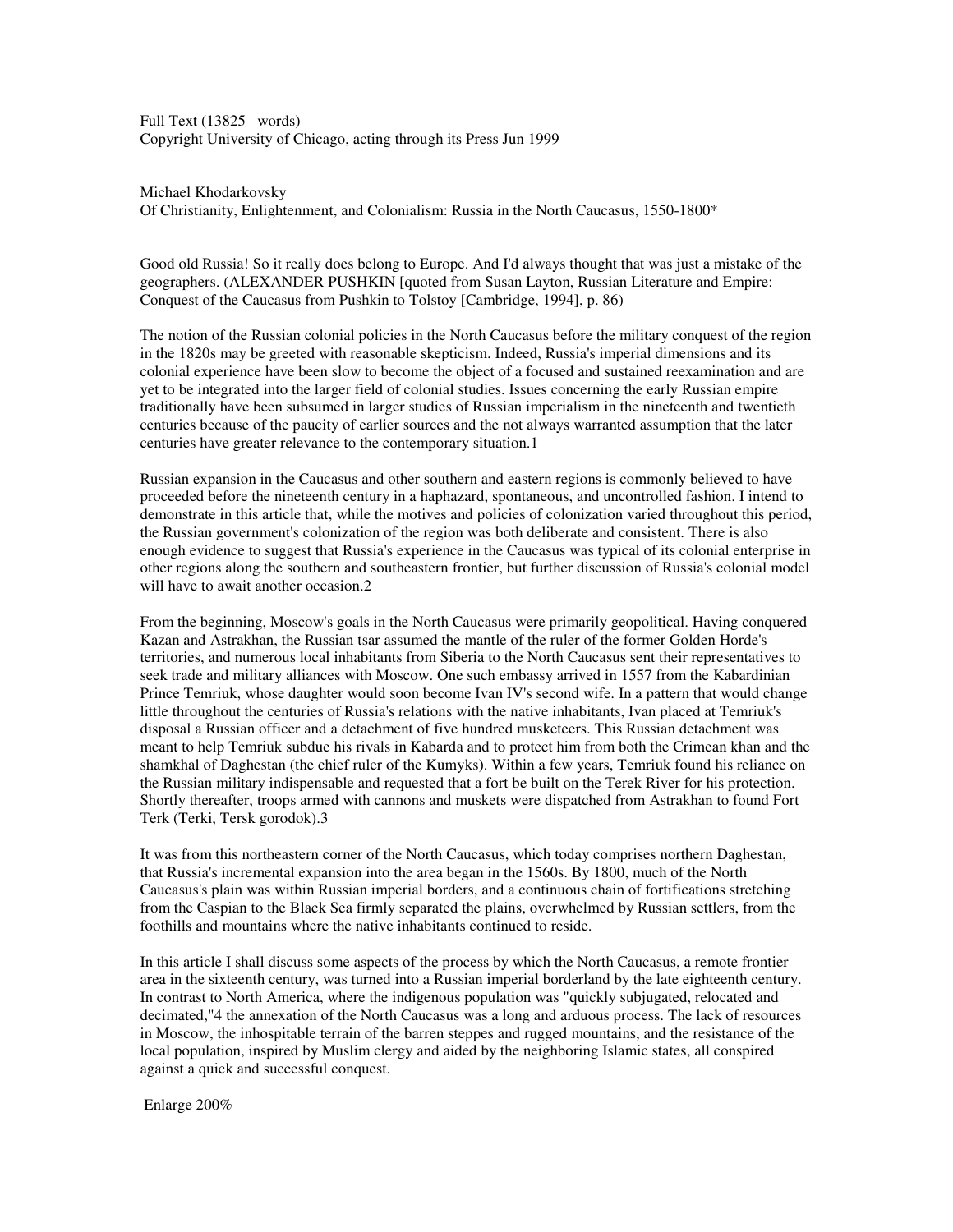Enlarge 400%

FIG. 1

Enlarge 200% Enlarge 400%

Initially, it was the natives themselves, not their land, who were needed in the service of the Russian state. They were to become Russia's faithful subjects and were to be employed as irregular military along the turbulent southern frontier, which the government continued to fortify and settle. Because most of the land was a steppe used by the natives as seasonal pasture, it was easy to claim this land as vacant and to assert Russia's right to it. By the late eighteenth century the distribution and exploitation of the land and its natural resources would become increasingly important to the government's colonization project.

Russian colonization of the North Caucasus exhibited features typical of other colonial empires. In the initial stages of expansion, the Russian government had little choice but to rely on indirect rule in securing the political loyalty of the native peoples. However, the government's policies of paying off the native chiefs and manipulating local factions met with limited success. In the middle of the eighteenth century, the presence of the Russian military, the arrival of the colonists, and the natives' continued dependence on trade with Russia allowed for an increasingly direct rule over the annexed lands and subjugated peoples. In the 1790s the government set up a system of native and frontier courts in an attempt to introduce the Russian legal and administrative systems in the region.

The Russian colonial tool kit may not have been substantially different from the one used by the western colonial empires, but most of the time it was used for a different purpose. Unlike the European colonial projects in the Americas and Asia, which were predominantly driven by commercial interests, the Russian expansion in the Caucasus throughout the period was motivated primarily by the government's geopolitical concerns. Consider, for instance, the role of the large European trading companies, the Hudson Bay and the Dutch or British East India companies. The latter ruled India until 1858, when it finally ceded control of the country to the British Crown. The only comparable examples in Russian history occurred during two brief periods when charters were given to commercial enterprises, first to the merchant family of the Stroganovs to colonize Siberia in the 1560s and then to the Russian-American Company to rule Alaska from 1799 until 1867, the year it was sold to the United States. Russia's colonization of the North Caucasus was emphatically a government enterprise.

Russian expansion in the Caucasus usually evokes an image of the unstoppable march of the Russian army, punctuated by an occasional native uprising.5 It would be more helpful to consider the region of the North Caucasus as an arena of contest between three empires: Ottoman, Persian, and Russian. But such an approach is bound to relegate the native residents to the status of insignificant pawns in the imperial game of the grand masters, and thus to reduce the complexity of the colonization process.

As an alternative, in this article I propose to view the region as the place of an encounter between two different worlds: the native, fragmented world of numerous pagan and Muslim societies with rudimentary political organizations and economies based on subsistence herding and farming, on the one hand, and the world of the newcomers, the sovereign Russian state with its bureaucratic and military machine, driven to expansion by the geopolitical concerns, missionary aspirations, and civilizationary impulses of Enlightenment, on the other. How then was the Russian state able to appropriate the space, the time, and the terms of the contest?

#### DISTORTED MIRRORS

The story of Russian colonization is a story of distorted perceptions, mistranslations, and mutual misrepresentations. Both the Russian government and the native peoples proceeded with a set of false assumptions and consequently unrealistic expectations. Each side was engaged in constructing an image of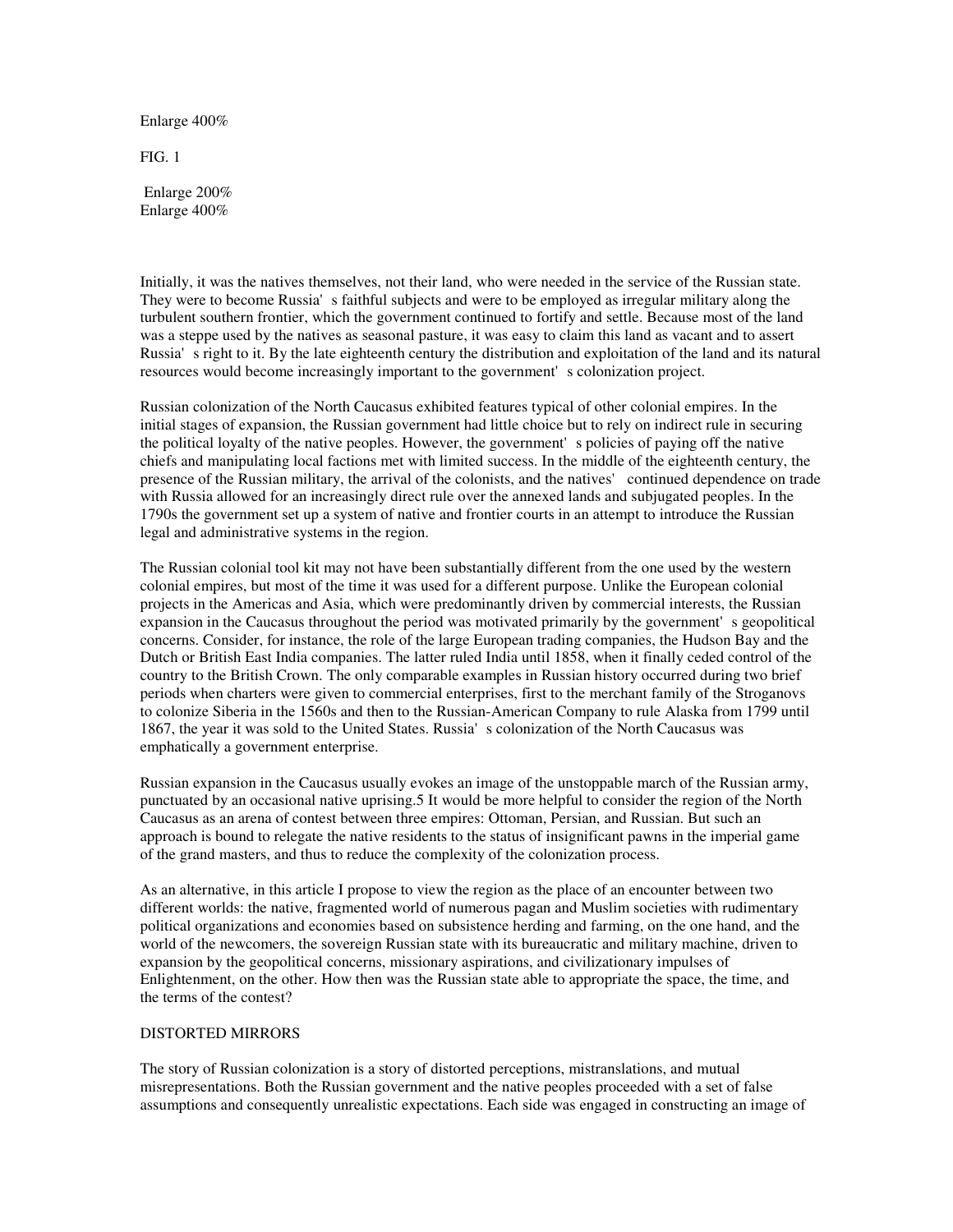the other suited to its own purposes and reinforced by appropriate rhetorical devices. Thus the natives were first "unfaithful subjects" and later "ignoble savages" in need of baptism and civilization. Such was the Russian view. From the mountaintops of the Caucasus, the Russians were seen as yet another military power that could be used by one local chief against another. Only later, when the Russian military power proved to be overwhelming, were the Russians made into the "infidel Christians" who had to be resisted in the name of Islam.6

The protagonists of our story are the Russians, the Kumyks of northern Daghestan, and the Kabardinians. As late as 1784, the report submitted by the Russian Governor-General of the Caucasus, P. S. Potemkin, ended on this note: "And because the differences between the peoples of the Caucasus are insignificant, by submitting the description of the Kabardinian people, I am describing all other peoples of the North Caucasus."7 The differences did exist, however, and were even more significant precisely because they escaped the governor-general's attention.

The Kabardinians were a predominant group among the various subdivisions of the Adygs, the most powerful and numerous people in the North Caucasus, also known to their neighbors on all sides of the frontier as the Circassians. The Adygs populated almost the entire North Caucasus range from the Black to the Caspian Sea. Their language was unrelated to the TurkoMongol languages of their neighbors and belonged to a distinct AdygAbkhasian branch of the Caucasian language group. The territory of Kabarda, both the Lesser and Greater, was south of the Terek River and occupied most of the central and northeastern parts of the North Caucasus. To the southeast there were numerous clusters of village-societies whose inhabitants were later known as Chechens; to the south were Ingushs, Ossetians, and Balkars.

Tucked into the most northeastern corner of the Caucasus were the Kumyks, Turkic people of northern Daghestan. Their ruler, or shamkhal, had a residence in the town of Tarki together with his court and officials. The shamkhal was to be succeeded by an heir apparent, the krim-shamkhal. Long under Islamic influence, Tarki was also a residence of the sheikh-ul-Islam, the leader of the Muslim clergy among the Kumyks. The circumscribed power of the shamkhal notwithstanding, the Kumyk society exhibited a more complex and centralized political organization than those of other societies of the North Caucasus.

Other peoples of the region were organized into societies with highly fragmented political structures. Some, like the Kabardinians, were socially differentiated societies. Their nobles were divided into pshi, whom the Russians referred to as princes, and the uorki, the lesser nobility, whom the Russians called uzden. Princes were held in great esteem, but none was elected to a superior position to rule others. The use of the term uzden, which the Russians applied to the Kabardinians, was indicative of Moscow's initial ignorance of the newly encountered peoples. Uzden, a term of Turkic origin, was a title of nobility among the Kumyks and other Turkic peoples of the Caucasus (Karachays, Balkars) but not among Kabardinians or other Adygs, who carefully differentiated between various types of lesser nobles. For a long time Russian officials remained unaware of the fact that the social structure of the Kabardinians was far more complicated than they had assumed, and it was not until the 1820s that much finer gradations of the Kabardinian nobility found their way into the government's administrative language.8

The nobles lived off booty, tribute from the conquered neighboring peoples, and taxes paid by the peasants. While the nobles resided in fortified villages upland with their herds of sheep and horses, the free peasants lived and farmed in the fertile valleys and plains of the North Caucasus. These peasant settlements, or kabak, preserved a degree of independence as long as they paid taxes from their farming lands and fisheries to the nobles in exchange for protection.

Many other peoples of the region were organized into democratic societies or brotherhoods with no social differentiation. Consider the case of the Chechens, for example. Theirs were free societies, clusters of villages or clans united by kinship, territory, and a mutual oath; the elders decided common matters in the council, and the best warriors led men in raids and ambushes. The Russians learned the word `Chechen,' like many other ethnonyms in the Caucasus, from the Kabardinians, to whom they were known as 'Shashan' or 'Chechen' (by the name of the village). The Kumyks called them 'Michik' or 'Mischik' (by the name of the river), and to the Georgians they were known as 'Kisty.' The Chechens called themselves Nakhchi, or "people." The Russian officials had difficulties imagining a people without a state and a single ruler. It was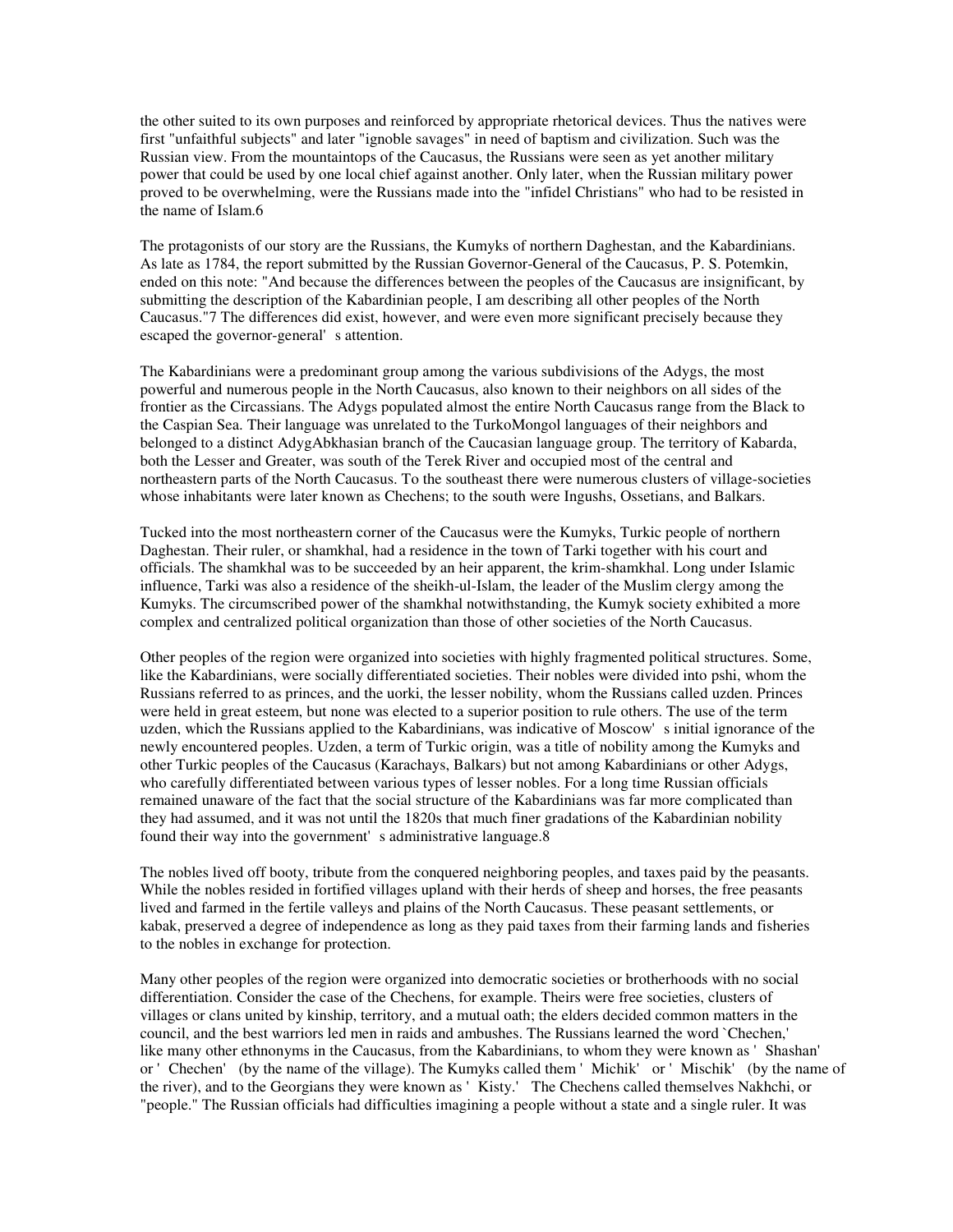almost a revelation to the Governor-General of the Caucasus, P.S. Potemkin, who observed in the late eighteenth century that "the peoples referred to as the Chechens and Kumyks do not comprise real nations (natsa) under such names, but every village has its own chief (vladelets) and is governed by its own laws."9

Enlarge 200% Enlarge 400%

FIG. 2.

Enlarge 200% Enlarge 400%

Not surprisingly, political, social, and linguistic differences obscured mutual perceptions and images and, after decades of interaction, each side continued to have only a tenuous knowledge of the other. Betraying a profound misunderstanding of the centralized nature of the Russian state, the khan of Shemakha wrote to the governor of Astrakhan in 1653 and referred to him as vladetel', a ruler whose status was similar to his own; and as late as 1717, the Daghestani shamkhal, Adil-Giray, in a letter to Peter I, referred to the Terk governor as "the Terk prince, who is a subject of your state."10

Translations were another common source of misunderstandings, as the natives often had only a vague idea of the contents of their written agreements. Peace treaties, like any other documents, were usually translated first into Tatar-a lingua franca in much of Asia-and then into a local language. The shortage of interpreters was a chronic problem, and the local governors complained often that "there were no interpreters to be sent to the shamkhal, Georgia, Circassians, and others and because of this there was great damage to the sovereign's cause." 11 Translations also suffered from incompetent iterpreters, and even more often from deliberate efforts at misrepresentation and selective editing: for instance, the letters from the native chiefs, often addressed to the tsar as their equal, had always to be rendered in the form of a supplication to the Russian sovereign.

One example may illustrate how the task of translation, as daunting as it was philologically, was further handicapped by political and religious considerations. During the Russian embassy's visit to Georgia in 1596-99, it turned out that the Georgians could no longer read letters from Moscow, which were written in Russian, because the Georgian translator had died. The Georgians asked the Russian envoys to come to King Alexander's court and have the missives interpreted into Turkish, ad the Georgians would then transcribe them in Georgian letters. The envoys replied that although their interpreters knew Turkish ("umeiut iazyku po turski"), they were illiterate, could not read in Russian or Turkish ("gramoty po russki i po turski ne umeiut"), and therefore could not translate. Moreover, the envoys declared that "the letters contain many wise words from the divine scriptures, but the interpreters cannot translate them because these words are not used in the Turkish language." The Georgians continued to insist; but the Russians continued to refuse, saying that it had never been done before and that one could not translate properly through three languages. In the end the impatient Georgians suggested, "then do not read the divine words; read to us only what concerns the substance of the matter and the interpreters will interpret that into Turkish." On this they finally agreed.12 Contrary to what the Russian envoys claimed in 1596, translations "through three languages" were the only way to communicate with the natives and were used routinely until the nineteenth century, when Russian authorities learned to rely on natives with a knowledge of the Russian language.

Often unaware of the contents of the documents they were expected to sign, the local nobles nonetheless had good incentives to comply with Russian demands. It was significant that such a procedure was often accompanied by generous payments and gifts. When the treasury was empty, the Russian government recognized the difficulty of making the native nobles affix their signatures without this expected distribution of gifts.13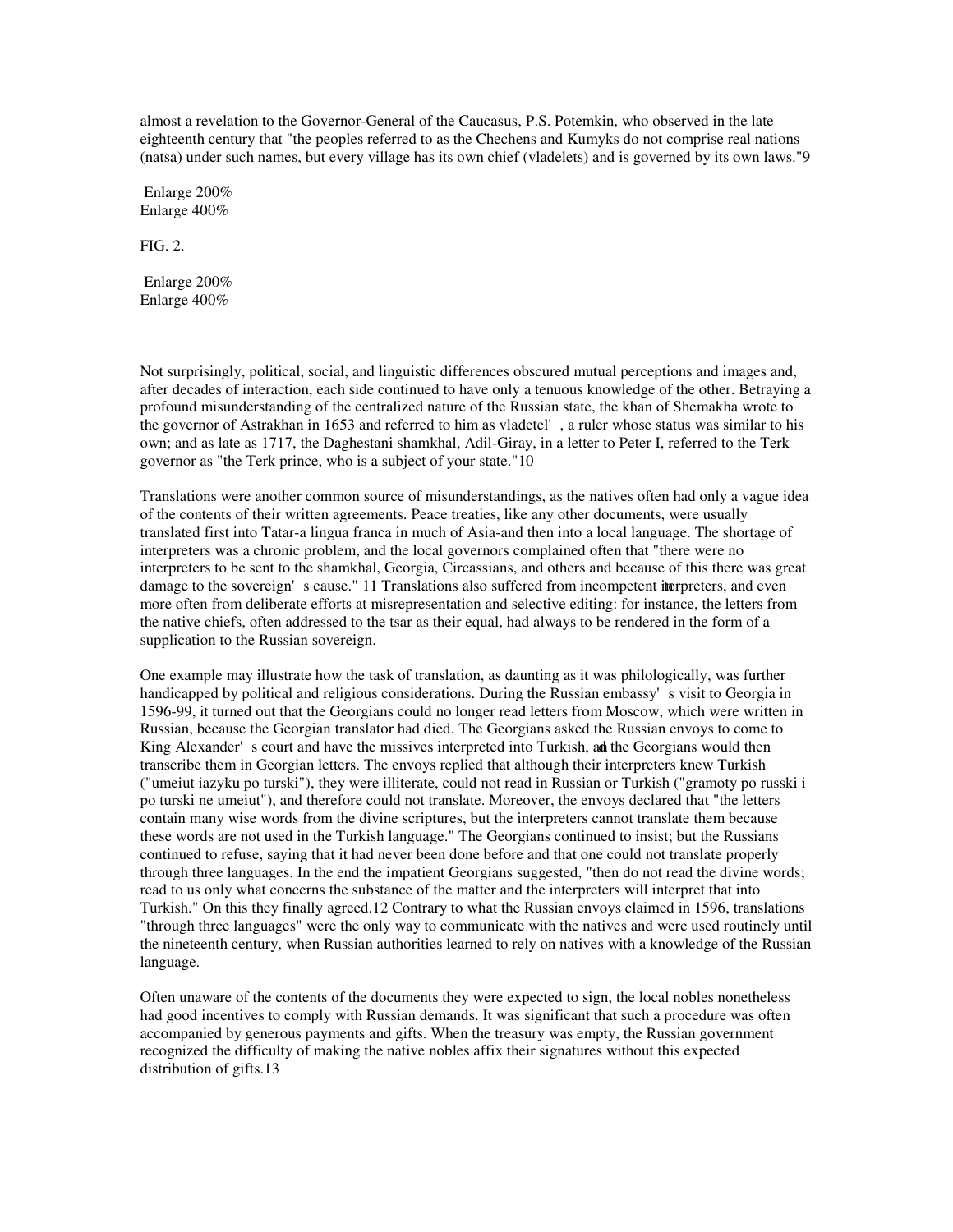Misnomers, misunderstandings, and misrepresentations were more than mere items of curiosity. Together they comprised a set of structural misconceptions which the Russians and the natives held of each other. Each side perceived the other through its own politico-cultural system and projected its own image on the other. Thus, the Russian government's policies in the region should be understood not simply as a set of instructions emanating from the capital but also as a function of the contested vocabularies and identities that the government would finally succeed in imposing on the people and the landscape of the region.

## THE TSAR'S SUBJECTS OR ALLIES?

From the time of the very first encounter with the natives, the Russian officials insisted that the local chiefs swear allegiance and declare themselves the tsar's faithful subjects. In 1589, on orders from Moscow, the commander of the Terk fort informed the Kumyk shamkhal that the shamkhal should dispatch his envoys and petition to become the tsar's subject. When such envoys did not arrive, the Terk commander was instructed to warn the shamkhal that a large army was ready to be sent against him "because he did not seek our protection and stipend" (nashego zhalovan'ia sebe ne poiskal).14

The non-Christians' subservient status had to be formalized through a shert (a Turkic word derived from the Arabic shart, meaning a condition, a clause of a treaty), a document that listed a number of commitments on the part of the natives and that wa, prepared in advance and written in Russian. The local nobles had to submit their sons and relatives as hostages (amanat), affix their signatures to the document, and, if they were Muslims, swear an oath on the Quran-an act that, in Russian eyes, confirmed the natives' status as subjects of the tsar.15 Moscow's supremacy was not an issue open for negotiation, even with other Christian peoples, and when in 1588 the Georgian king Alexander suggested to the Russian envoys at his court that they too should swear allegiance on behalf of the tsar, his offer was rejected, and he had to declare himself unconditionally the tsar's servant (kholop gosudarev).16

However, the natives did not share such a view. They considered their relationship with Russia to be an alliance confirmed by a peace treaty with mutual obligations. They committed themselves not to attack the Russian frontier settlements and to help the Russians against their adversaries, but in return they expected Russia's military aid against their own rivals and secure access to their traditional pasturelands and hunting grounds. In 1589, when the Russians demanded that the Kabardinian chief, Alkas, submit hostages and pledge loyalty, his answer was, "I reached an old age, and hitherto people believed my word in everything, and I have never given hostages or taken the oath to anyone." After the Russians persisted, Alkas consulted with his uzdens and agreed to be at peace with Russia and to send his envoy to reside in the Terk fort on the conditions that Moscow would pay him an annuity, allow his people to hunt and fish along the rivers freely, transport them across the rivers, and help them against their adversaries. But insofar as the Russians were concerned, this agreement meant that Alkas had pledged allegiance to the tsar and had confirmed it by submitting a hostage, who would be kept in Terk. That such a different understanding of the nature of their relationship would soon lead to conflict was hardly surprising. Indeed, a few years later Alkas was accused of "violating his pledge to serve the sovereign."17 In 1714, when the government required a more realistic assessment of the political situation in the North Caucasus, a native of the Caucasus and an officer in the Russian army, Prince Alexander Bekovich-Cherkasskii, wrote to Peter I and stated unambiguously that "these peoples [the Kabardinians] were independent and submitted to no one."18

It was not that subservient relationships were unknown among the different peoples of the Caucasus. In the early nineteenth century, one of the first Kabardinian ethnographers, Shora Nogmov, described a precise hierarchy of various highlanders who were the subjects of the Kabardinians and had to pay them tribute of various kinds.l9 But why would the Kabardinians consider themselves Russia's subjects if, in fact, it was the Russians who paid them an annuity and stipends-a kind of early modern foreign aid-and not the other way around? Prince Bekovich-Cherkasskii implied just that when he explained to Peter I the nature of the Kumyks' relations with Persia: "And there everyone is afraid of this people, and particularly the Persians, who in order to protect themselves give the Kumyk princes and shamkhal what they call a grant or a stipend [zhalovane]; but if one thinks about it, they pay them a tribute [dan], and every year the shah spends a great deal on the Kumyk rulers:'20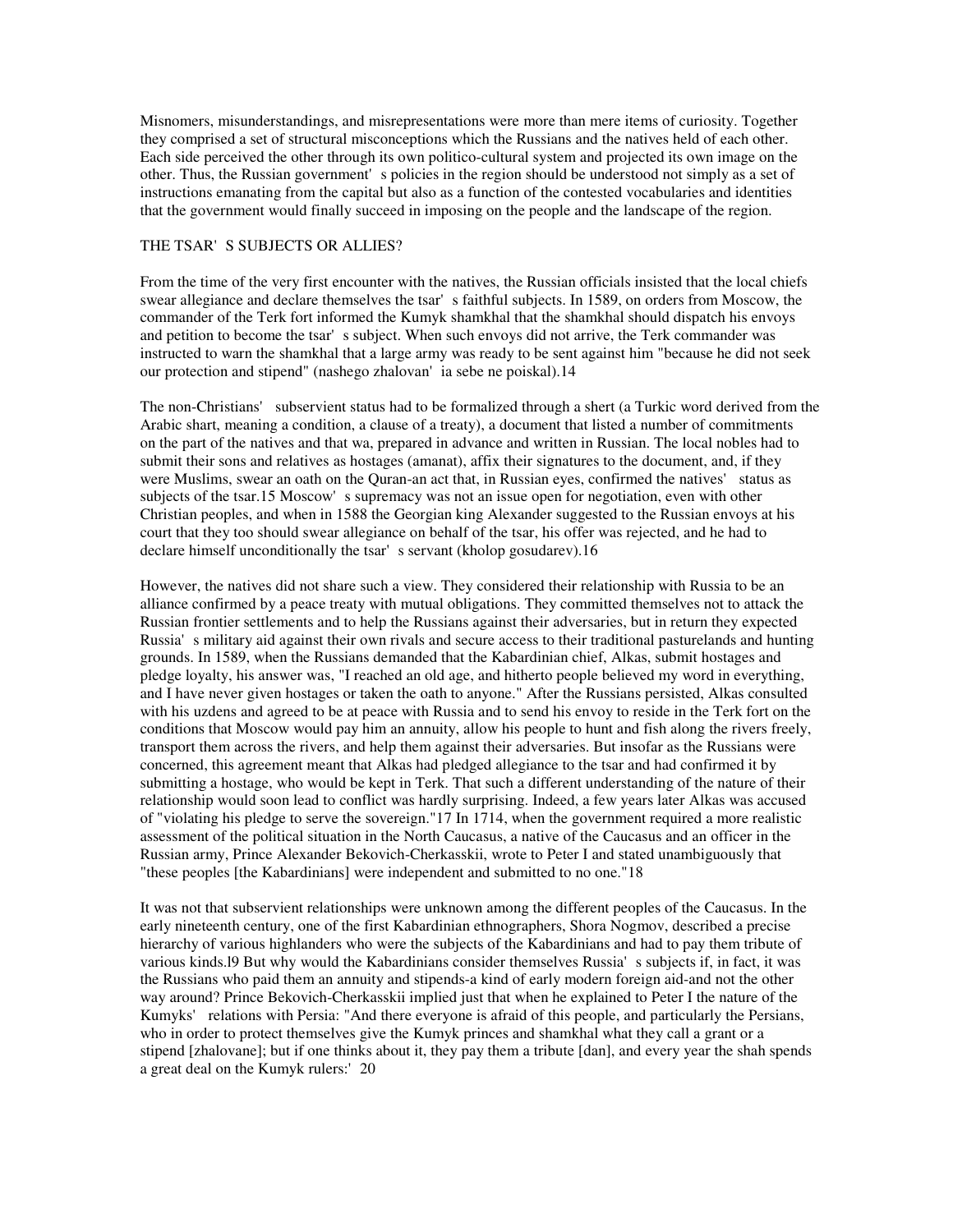Even when accepting a superior role for the Russian government, the natives understood this relationship in terms of their own society. Faced with military retribution in 1779, the nobles of the Greater Kabarda nonetheless refused to swear allegiance and declared that they had traditionally been under Russian protectorship as clients, guests, or allies (konak) but not as subjects. In the end, when the Russian troops marched into Kabarda, the Kabardinians had to sue for peace and swore an unconditional allegiance.21

It is hardly surprising that Russia's insistence on the political allgeiance of natives, either by cajoling local elites or by a direct military threat, led to continuous disappointment. The natives were accused of "breaking their pledge to serve the sovereign"; promises of loyalty were again extracted and they were forced to sign new allegiances. But when, as often happened, Russian military assistance was not forthcoming, and the annuities and gifts were not delivered, the natives in turn accused the Russian authorities of violating the agreement. The cycle was repeated numerous times.

# OF CHRISTIANITY

In the medieval politics of self-aggrandizement, adding the names of the subject lands and peoples to the full title of the tsar was a sufficient reason for Moscow's initial expansion. But far more important was Moscow's icnreasing insistence on its status as a Third Rome, Moscow's own version of ne plus ultra. Shortly after the fall of Byzantium to the Turks, the Russian tsar became the only sovereign monarch of an Orthodox Christian state, and in 1589, after much effort and diplomatic activity, Moscow finally succeeded in securing the consent of other Orthodox patriarchs to have the tsar appoint his own independent patriarch.22

Since Russia's arrival in the region in the midixteenth century, the North Caucasus had become a religious frontier. Religion separated the colonizers from the colonized, and the Christian identity of the Russian state became integral to its colonial endeavor. The only Christians who possessed a stateorganized political entity and found themselves on the other side of the frontier were the Georgians. Surrounded by the Muslim peoples of the Caucasus and compelled to pay tributes intermittently to the Persians or the Ottomans, the Georgians often invoked an imagery of defiled Christianity to solicit Russian help. They appealed to Moscow to come and liberate them from the Turks, who captured much of their land, and from the shamkhal and his people, described as "the infidel dogs, who capture Christians at night and then convert them to Islam."23

Christians were not alone in appealing to their mighty coreligionists for help and intervention. At the same time as the Georgians were requesting Russian help, the shamkhal of Daghestan, alarmed by the rapid Russian expansion in the region, wrote to the Ottoman sultan in 1589. He described how the Russians seized his river, built a fort, and prepared to send a large army against him. He warned that the Russians would take his land and convert his people to Christianity, and "then the cities that you took from Persia-Derbent, Shemakha, Shirvan, and Gianzha-will not be able to defend themselves; and the Russians will unite with the Persian shah and the Georgian king, and then they will march on Istanbul from here and the French and Spanish kings [will march in] from the other side and you, yourself, will not survive in Istanbul, and you will be captured and the Muslims will become Christians, and our faith will come to an end, if you do not intercede"24

At a time when religion and state sovereignty were not and could not be clearly separated, the major powers in the region often laid claims to lands and peoples on the basis of their common religion. The Russian envoys were always prepared to argue for Russian sovereignty over western Georgia because it was a Christian country. They also heard similar arguments from the Ottomans, who insisted that the Circassians and the Kumyks were Muslims and therefore the subjects of the Ottoman empire.25 In 1645, one of the chiefs of southern Daghestan, the utsm of Kaidag, rejecting Moscow's claim that two chiefs from northern Daghestan were Russian subjects, expressed his views unambiguously: "And you should know: Kazanalp and Burak are Muslims, and how can Muslims be the subjects [kholopi] of a Christian ruler? They are the subjects of our sovereign, the [Persian] shah.:26 Such uncompromising rhetoric was, of course., both self-serving and untrue. By the middle of the seventeenth century, many Muslims did in fact find themselves within the borders of the Russian state, and many Christians were subjects of the Ottoman empire.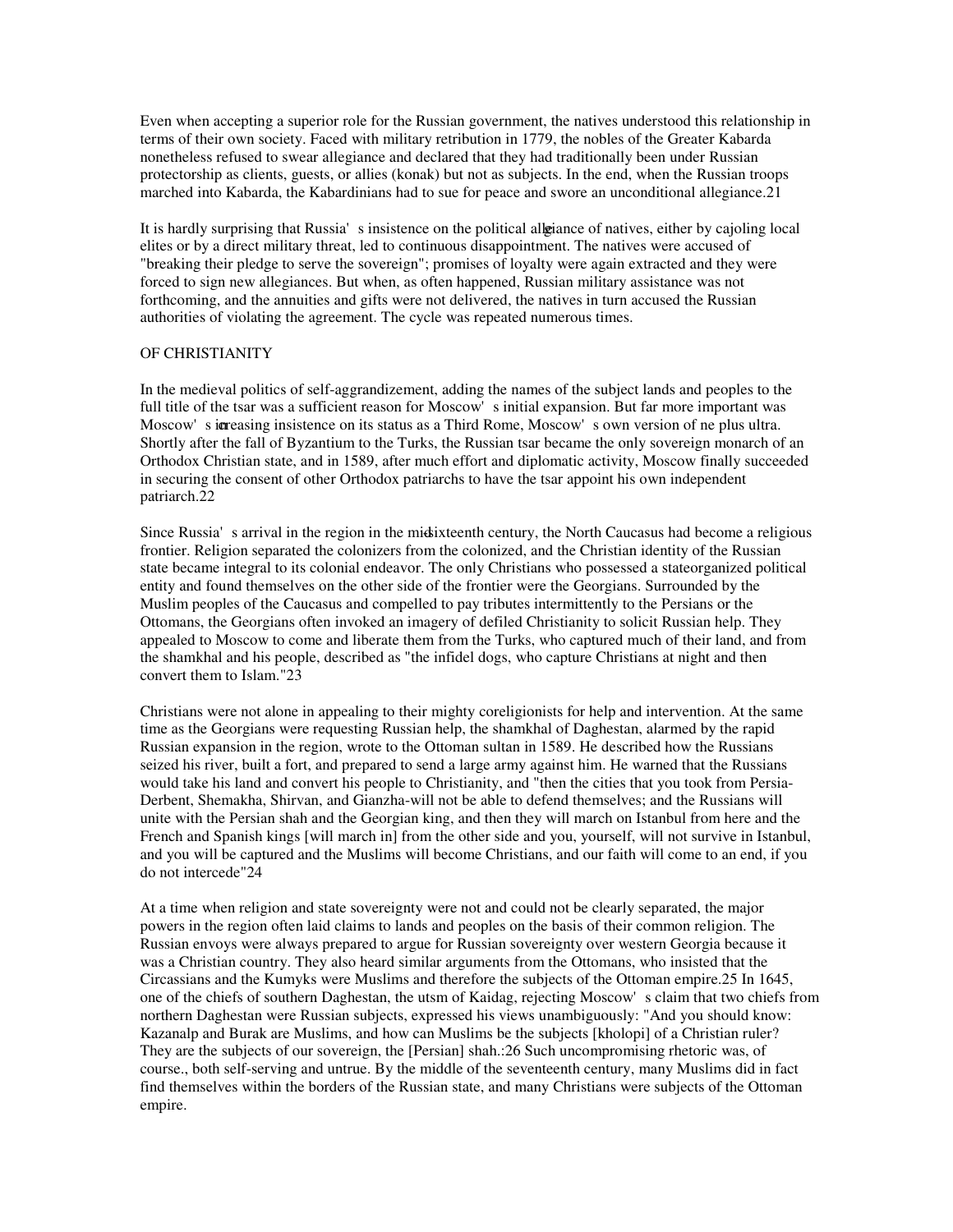The rhetorical power of such appeals notwithstanding, religious solidarity was often sacrificed to more immediate and pragmatic needs. Thus, the Georgians used their numerous laments about oppressed and suffering Christianity to seek Moscow's aid against the shamkhal, whose continuous raids devastated Georgian villages. But when military assistance was not forthcoming, the Georgians did not hesitate to collaborate with either the Persians or the Ottomans. Likewise, the Russians, after giving lofty assurances that Moscow was at the center of the grand Christian coalition of European powers against the Muslims and the Turks, showed a very pragmatic concern and insisted that the Georgians provide supplies for the Terk fort. At all times, both the Christians and Muslims used pilgrims as spies and issues of faith as a cover for political purposes.27

Religious and political considerations caused constant clashes and often resisted reconciliation. During the Russian invasion of Daghestan in 1722, the Crimean khan wrote to the shamkhal, Adil Giray, "not to trust the words of the infidel Muscovites, but instead to rally all the Muslims against the infidels for the sake of Islam"28 Sometimes religious solidarity mattered. In 1737, shortly after the Daghestani chief of Enderi swore allegiance to Russia, he was ordered to dispatch his troops for a military campaign in Russia's war against the Ottoman empire. His response was that it was not befitting him to help an infidel ruler (giaursk tsar) against a Muslim one.29

The Russian, Ottoman, and Persian governments used religion for their geopolitical purposes. Ottoman agents were often reported to have arrived in the Caucasus with letters from the sultan urging the local population to rebel against the oppression of the Russians. The Russian government also sent its agents to the Christians residing under Ottoman or Persian rule to foment rebellion. In 1784 Russian agents were dispatched to the Armenians of Karabakh and Karadag "to convince them that they could use the imperial protection to get rid of the Persian yoke."30

Yet most of the time other Muslims were further away than the Russians, and, in their unceasing internal wars, various chiefs of the region conspired to obtain "infidel" Russian help against their local Muslim rivals. The fact that Islamic identity alone was not sufficient to unite the peoples of the Caucasus became even more apparent in the 1780s during the first major uprising against the Russians led by Sheikh Mansur. During the uprising, one Muslim cleric wrote to the Russian authorities and volunteered to assassinate Mansur in return for a 2,000 ruble reward and having his name kept secret. Russian administrators judged the offer to be credible enough to give the cleric 500 rubles for a promised assassination. Others too refused to join the uprising: the Avars confirmed their loyalty to Russia, and the Kabardinians resolved to remain neutral.31

The Kabardinian nobles frequently needed Russian assistance against the devastating raids of their coreligionists from the Crimea and northwestern Caucasus. Reassuring the Russian administration that the Kabardinians had no choice but to be on good terms with Russia, Vasilii Bakunin, an insightful and knowledgeable Russian official in the region, reported in 1748 that even though the Kabardinians shared the same religion with the Crimeans and the Kuban Nogays, they often suffered from the raids of the latter two and would never leave Kabarda and cross the Kuban River to become Crimean subjects.32

One such story exemplified Crimean relations with Kabarda. On becoming a Crimean khan in 1708, Kaplan Giray demanded that three thousand Kabardinian slaves (esir) should be submitted to his court in order to mark his ascension to the throne. This was indeed an old custom in the region, which traditionally served as the largest supplier of slaves to the Crimeans and Ottomans. Referring to the increasingly volatile Crimean politics, the Kabardinians explained that in the past the khans used to change every fifteen or twenty years. Now the Crimeans changed khans almost every year, and it was impossible for the Kabardinians to provide so many slaves so often. They added that most Kabardinians had now accepted Islam, that they had schools and mosques in each village, and that their children studied there; therefore, "how can we send these youths as slaves, as if they were some infidels?" But the appeal to a Muslim sensibility did not help, and shortly the army of Kaplan Giray entered Kabarda. The Kabardinians promised to provide slaves, but then, tricking the Crimeans, they utterly destroyed the entire force. Kaplan Giray narrowly escaped captivity, took refuge among the Nogays, and never returned to the Crimea again.33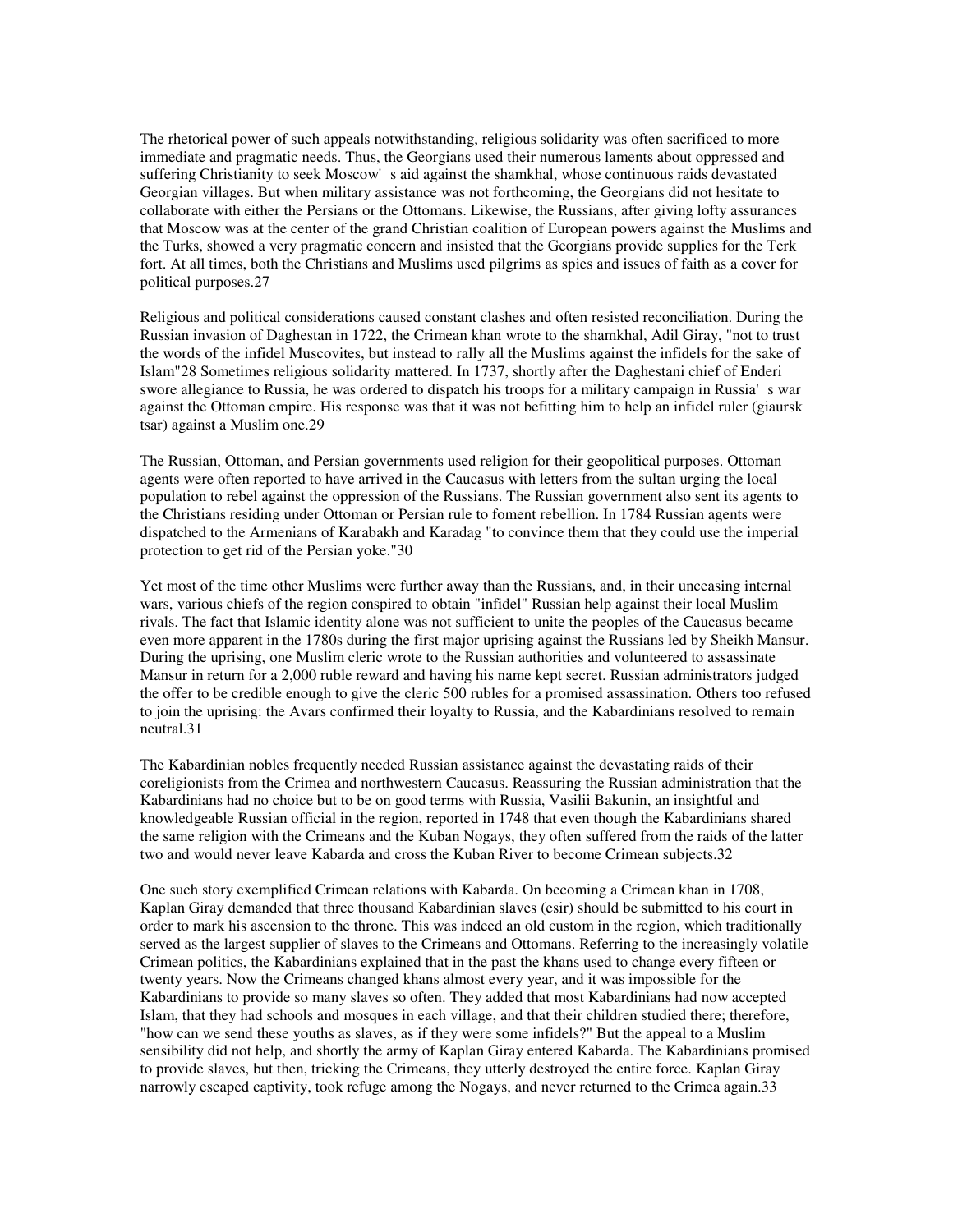Differences notwithstanding, in the minds of Russian officials the natives' religious identity continued to define their behavior and moral qualities. As early as the sixteenth century, Russian officials explained the natives' inability to keep an oath of allget and show the fact that they were Muslim and therefore could not be trusted.34 Two centuries later, in 1784, Governor-General P. S. Potemkin concluded that it was quite possible that the Kabardinians had become duplicitous after they converted to Islam, but that their perfidious nature could be explained by their poor understanding of Islam's tenets. Before this conversion to Islam, the governor continued, they were Christians, and if suitable priests were to be sent to preach among them, "undoubtedly they would soon shed the light of divine bliss among all the peoples scattered in the mountains."35

P.S. Potemkin was not the first to introduce the idea of "rechristianization of the Caucasus." A visible testimony to Peter I's intentions was a newly founded fort in northern Daghestan which he chose to name the Holy Cross. The first attempt to evangelize among the natives of the region was made in 1744, when the government decided to send a mission to the Ossetians. Such a mission had to be kept secret, and the Senate instructed the Synod to send only Georgian priests, not Russian ones, and to give them no written instructions, thus avoiding any suspicion on the part of the Ottoman or Persian governments.36 Four years later, an unsigned report about Kabarda prepared by the Office of Foreign Affairs, referring to the testimony of one of the Kabardinian nobles, maintained that the Kabardinians had always been Christian and that their origins could be found among the fifteenth-century Ukrainian Cossacks, who had come to settle in the Terk fort and its environs. At that time they were known as Circassians or Kabardinians and became Russian subjects, but they were later seized by the Crimeans and forced to convert to Islam. When they returned to the Terek River, they had already forgotten their language and their Christian faith. A similar memorandum, originating from the same office in the 1770s, went one step further, concluding that this was why the Ottomans claimed them as their subjects.37 Despite the nonsensical nature of such reports, their implications for the policymakers in the Russian capital were obvious: the Russian government had grounds to dispute the Ottoman suzerainty over the Kabardinians and to legitimize its efforts to "rechristianize" them.

While some argued that conversion was justified because these peoples were Christians in the past, others suggested that Islam prevailed among them because they had been Christians only in name and, essentially, remained pagan. Both arguments, however, led to the same conclusion: that more active evangelization would bring them back to Christianity.38 Yet despite the various plans for missionary work among the natives, these proposals remained mostly on paper and were left unrealized.

Instead of being rechristianized, the region was continuously "reislamisized." A new wave of Islamic influence was brought to the region in the middle of the eighteenth century by the Nakshbandi dervishes of the mystical Sufi order. These mendicant Muslim preachers needed no missions, resources, or government support. Expelled from Persia, they brought their austere and uncompromising version of popular Islam to the mountainous villages, where they found a receptive audience. An anti-Russian and anti-Christian uprising of Sheikh Mansur in the 1780s was a direct result of the increasing influence of the Sufi order in the Caucasus.39 Even though unsuccessful in pushing back the Russian "infidels," the uprising left an indelible mark on the memory of the peoples of the North Caucasus and was only the first in a series of uprisings declared by the Muslim clerics as ghazawat (the holy war) against the Russians. Inevitably, the continuous Russian expansion in the region drove the natives further into the arms of the local Muslim clergy and into the resistance under the green banner; of Islam.

## OF ENLIGHTENMENT

In the second half of the eighteenth century, although still mostly concerned with political and military objectives, the government began to embark on a different course of action, now actively seeking to alter the way of life of the peoples of the North Caucasus. A 1778 report by the Office of Foreign Affairs, referring to the Kabardinians, stated explicitly that "until this time there was no need to pay close attention to their internal affairs, and our side had been satisfied merely by pursuit of their political or external loyalty."40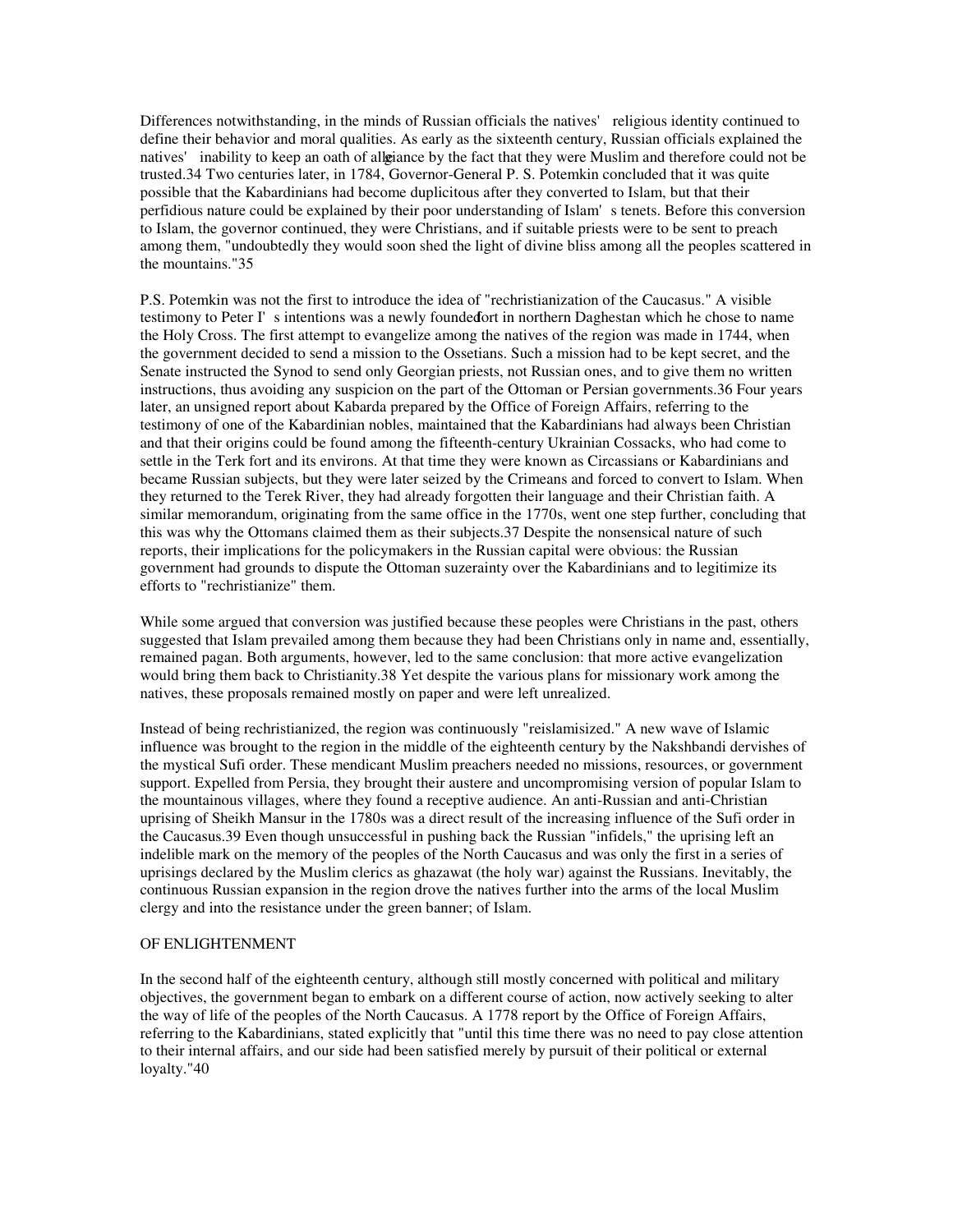What changed was more than just "Russia's needs." Since the mideighteenth century, Russian interests in the region had been served by a new, educated, and westernized elite of military officers and government administrators. Typical representatives of the Age of Reason, schooled in contemporary concepts of law, military tactics, and administration and confident of their innate superiority, they brought with them new ideas and new methods of governing.

From their vantage point, the natives with their "savage customs" and "completely corrupt morals" were "unreliable and perfidious people" (nepostoianny i verolomny) who could not be trusted because of "their fickle and crude nature" (vetrennosti i grubosti) and "their predatory way of life [khishchnoe remeslo], to which they are predisposed by their very nature and upbringing.' 41 These were not merely personal prejudices, but officially sanctioned views. The natives, not unlike other subjects of the empire, were seen and treated as children, a notion unmistakably confirmed by one of the official titles of the Caucasus's governors in the late eighteenth century, "the guardian and patron of various non-Christians" (opekun raznykh inovertsov).42

Of course, the children could grow up and achieve redemption by becoming the faithful subjects of the Russian empire and enjoying the benefits of civilization that the Russian officials claimed to embody. The natives were not yet romanticized as "innocent children of nature" or "noble savages," as the natives of the New World were or as the natives of the Russian empire would be in the nineteenth century.43 First, like any children, they needed to be controlled, instructed, and ruled, and if they misbehaved they had to be admonished and punished.

To achieve these goals the Russian regional administrators relied on different policies, ranging from a classical "divide and rule" principle when "it was necessary to sow disputes" and "to encourage by any possible means squabbles between the Kabardinians" to a no less classical "unite and rule" when "it was in our interests to reconcile the warring factions of the Kabardinian nobles."44 Russian military and civilian officials did not hesitate to use the neighboring Kalmyks and Cossacks against the Kabardinians or to plan their starvation by seizing their herds and destroying their grain: "thus they would be completely starved and impoverished and without their horses, and what could they do then?" the commander of Kizliar fortress asked rhetorically in his secret report to St. Petersburg in 1768.45

One of the most comprehensive plans for colonial administration of the region was submitted by the Astrakhan governor, Petr Krechetnikov, in 1775. Like previous proposals, this one was based on the belief that "nothing can tame their barbarity better and make them more docile than their conversion to Christianity"; and "because many of these peoples are Muslim only in name, it will not be difficult to convert them, and through the contact with our people it will be possible to eradicate their language and their customs completely." A school was to be founded in the city of Astrakhan where the local nobles could send their children, and trade was to be encouraged so that the natives would get used to Russian merchandise and particularly to using money.46

To convince the authorities in St. Petersburg to pursue a more active policy in the Caucasus, the governor described how the treasury would benefit from the exploration of the region's natural resources and its fertile lands. Furthermore, the natives could supply cheap labor, and, because the concept of profit was unfamiliar to them, they could be paid very little or given shirts as compensation for their labor, as was customary among them. But to achieve this, the governor argued, the Russian authorities needed to create new settlements along the entire frontier line from Kizliar to Mozdok. There the natives should be settled among the Russian troops, who should comprise at least one-third of each settlement's population. They should also be placed under Russian command and allowed to intermarry; as a result, "their way of life, customs, and language will wither away painlessly and easily, and they will become the full subjects of Her Imperial Majesty."47

Similar proposals also emanated from the preceding Russian colonial administrations, but Krechetnikov's plan was particularly detailed and direct. It visibly captured the religious, economic, political, and cultural differences between the two worlds-that of the empire builders, on the one hand, and that of the traditional communal societies of the region, on the other. The natives were to be the object of imperial policies and would have to change. They, too, could join the civilized realm and become true subjects of the empire by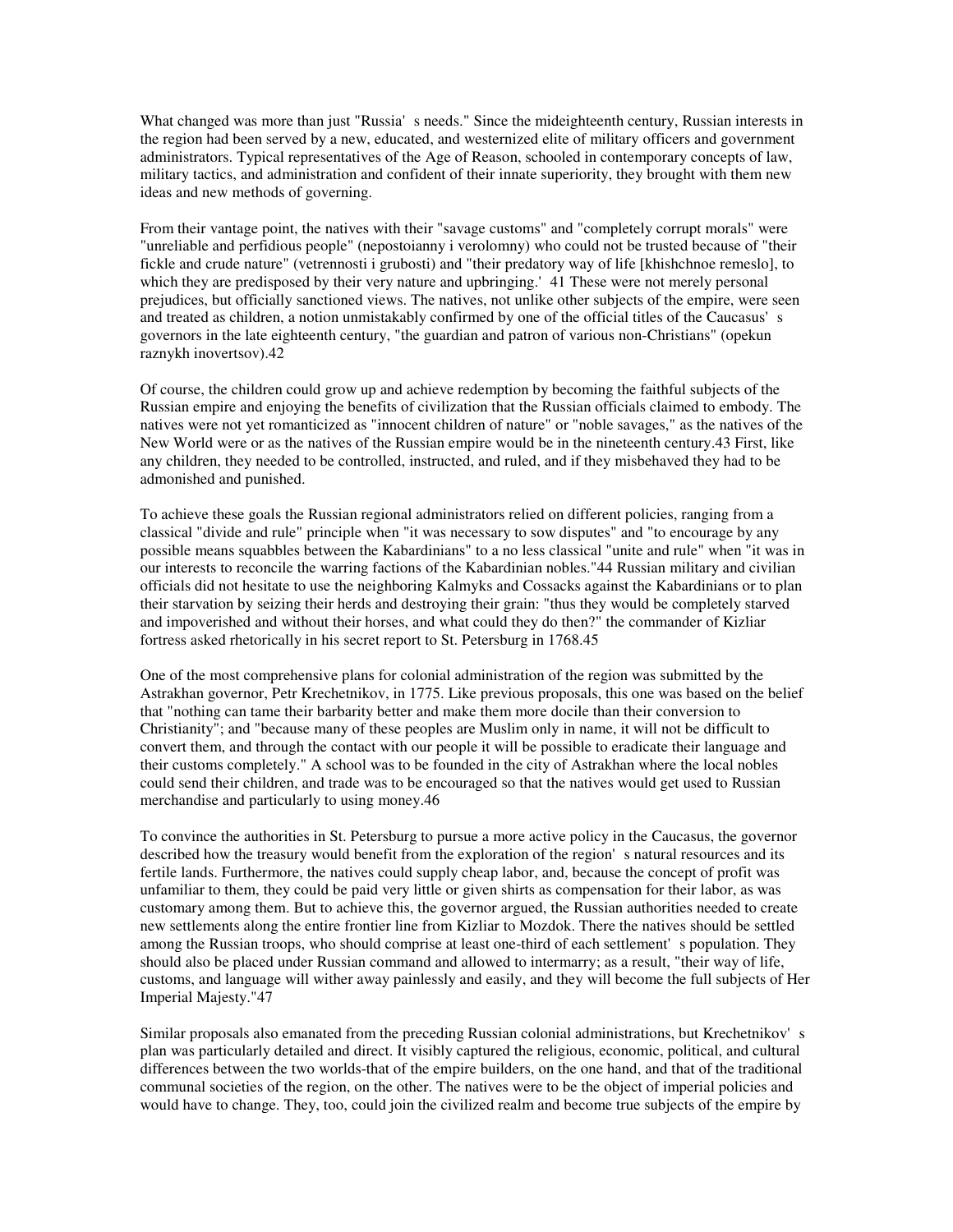abandoning their way of life and converting to Christianity. Profit must replace the honor system, industries must alter the traditional landscape, new crops must replace subsistence agriculture, the Russian language must replace the native tongue, and Muslims must become Christians.

At about the same time on another frontier, Benjamin Lincoln, the American negotiator with the Indians of the Great Lakes, also believed that the savages had to be civilized, that the Indians had no right to stand in the way of progress. Of course, neither Krechetnikov nor Lincoln was alone in these views; they were rather typical representatives of the Age of Enlightenment. The governments in both Catherinian Russia and Jeffersonian America had similar visions of native assimilation. But in capitalist America it was the rule of property and law that Thomas Jefferson believed would lead the Indians into the embrace of their new fellow Americans.48 In imperial Russia, by contrast, the terms of inclusion were the natives' service to the state and the crown, their conversion to Christianity, and their complete acculturation. Yet in the late eighteenth century, both the Russian and the American visions remained mostly policy ideals. In America, it proved to be much easier to push the natives out of the way than to assimilate them. And in Russia, the government was continuously plagued by its own lack of resources to settle the region and to explore its natural wealth.

# OF COLONIALISM

By the late eighteenth century, Russia reached an unquestionable military superiority in the region. A series of new forts, connected by 1800 into one continuous line of defense, secured the newly acquired territories. Now the residents of the forts and the settlers behind the line were safe from the unceasing raids of the native peoples, and the new military tactics of using irregular troops and field artillery allowed for successful offensive operations. Russia's growing presence in the region, its military superiority, and its increasing dominance in regional trade were all predictable consequences of Russian expansion. Less predictable and less well-known is the impact of Russian colonization on migration patterns and the landscape of the region.

When mentioning migration, one invariably thinks of the movement of settlers from Russia to the Caucasus.49 Yet there was also another migration, which lay at the core of Russian colonial policies: a movement of the natives toward Russian forts and towns. From the mid-sixteenth century, the Kabardinian nobles, like many other non-Christians, frequently departed for Russiasome in search of refuge from rivals, others attracted by the generous rewards Moscow offered in exchange for military service. They were given titles to land and bestowed with military ranks and handsome cash annuities. They converted to Christianity, assumed Russian names, and intermarried with Russian noble families 50

A century later, these nobles were joined by a host of others: lesser nobles fleeing justice or looking for better terms of military employment; peasants and slaves escaping onerous labor; and Georgians and Armenians who had been purchased by the natives from their neighbors, seeking freedom among fellow Christians. Repeated requests and demands to return the fugitive commoners, and threats of retribution if they were not returned, failed to move the administration, which in turn insisted that those fugitives who converted to Christianity could not be sent back. The Russian administration encouraged and rewarded such conversions, and many fugitives were listed as new converts, even though they had little idea of their new religion and continued to practice their old one.51

Enlarge 200% Enlarge 400%

FIG.3

Enlarge 200% Enlarge 400%

Enlarge 200% Enlarge 400%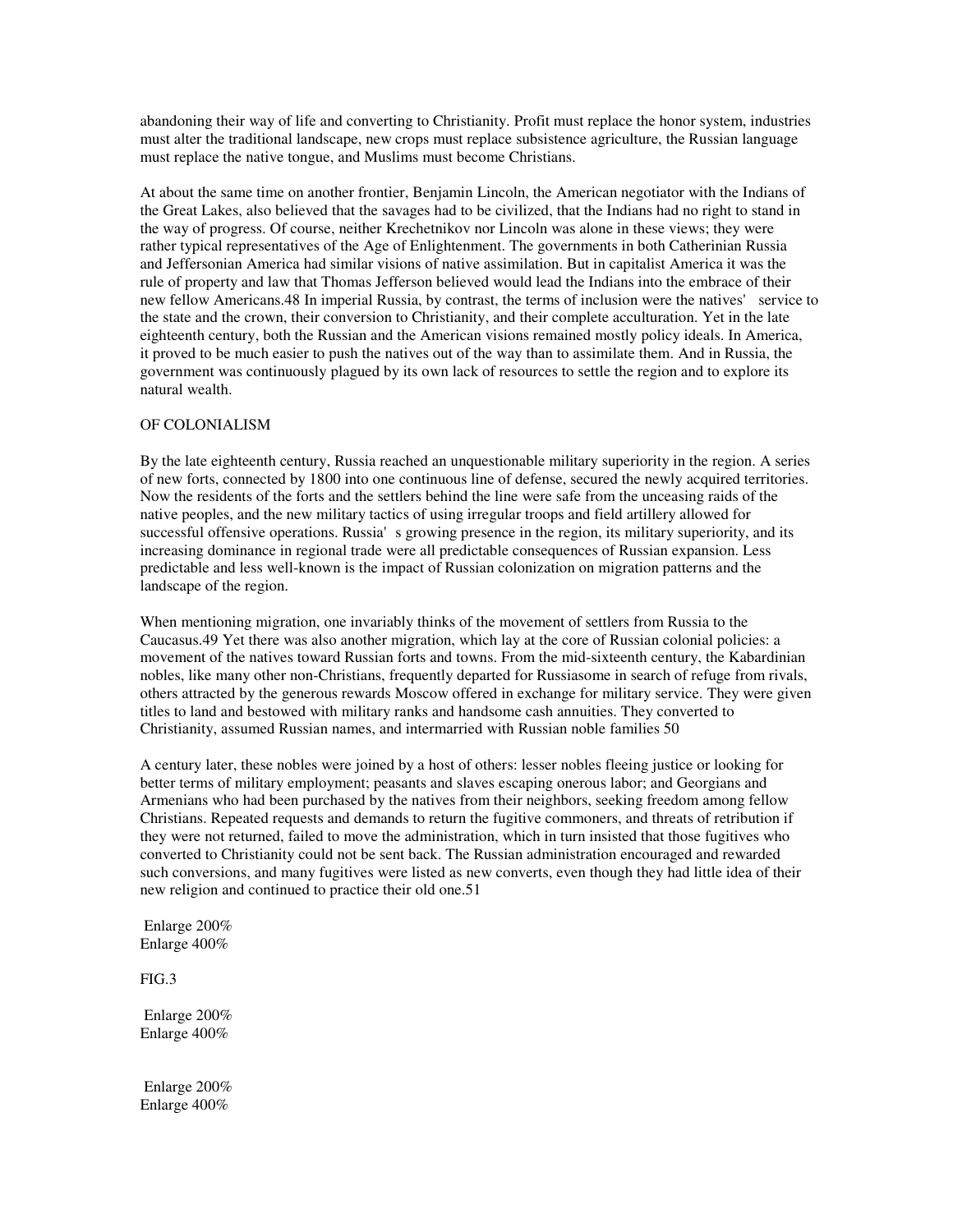FIG. 4.

Enlarge 200% Enlarge 400%

By the mid-eighteenth century, with the construction of Mozdok, a new fort a short distance away flom some Kabardinian villages, the issue of the fugitives' return took on a different dimension. Despairing Kabardinian nobles complained that they could no longer exercise control over their people, who threatened to flee and convert to Christianity in Mozdok, Kizliar, or Astrakhan. Others complained that many had already left, and few people remained to perform any work. Such reports were confirmed by Kabardinians who spied for the Russians, as well as by Russian officers stationed in the region.52

When some of the converts, disappointed in their new circumstances, fled back to Kabarda, the Russian authorities insisted that these fugitives be returned, and this time it was the Kabardinian nobles who refused such demands. But fleeing back to one's native villagewas neither easy nor common, and a report to the Office of Foreign Affairs in 1770 stated that the Kabardinians indeed suffered great damage from the loss of their people. The report explained that the Kabardinians usually paid about 100 rubles per captive, and that the loss of a thousand such captives would amount to a significant sum of money. The report suggested that Muslim fugitives should be handed back and that the Kabardinian nobles could be appeased if the government offered them compensation of 60-70 rubles for each Muslim who wished to convert and 50-60 rubles for each Christian fugitive.53

Another, more urgent argument in favor of returning the fugitives from the Caucasus was presented in a secret report by a commander of the Kizliar fort. On the eve of the war with the Ottoman empire in 1768, he reported that the forts of Kizliar and Mozdok, as well as the Cossack towns along the frontier, were poorly fortified and had few troops. If the various local peoples were aided by the Crimeans, they could cause significant damage. His recommendation was not to accept the fugitive Muslim peasants, thus winning the loyalty of the Kabardinian nobles, who could then help the Russians to defend the frontier.54

A temporary reprieve for the local nobles was achieved in 1771, when Catherine the Great personally wrote to the Kabardinian people, trying, as always, to reconcile the ideas she had learned from the books of the Western philosophes with the incongruous realities of the Russian empire. While she nobly declared that "there is no such law in the entire world to reject those who seek Christian faith," she then acceded to demands that the Kabardinian peasants should be returned "because they have no ways of comprehending Christianity and because you need them in the fields."55

Russian policies of providing refuge for fugitives inadvertently led to a growing division between the Kabardinian nobles and the commoners. Exploiting that rift later became central to the administration's policies in the North Caucasus. By promoting social conflict within the native society the Russian government sought to weaken the nobles and thus to increase its leverage over the natives. For instance, one of the tasks of the Russian liaison officer residing among the Kabardinians was "to incite the commoners to be loyal to Russia;' and when in 1767 more than ten thousand Kabardinian peasants rebeled against the nobles and threatened to flee, the Russian major was sent to convince the rebels to leave their nobles and settle in the Russian territory.56

At different times, immediate military and strategic considerations compelled the government to resort to a noninterference policy. Thus, in 1778, the Office of Foreign Affairs rejected as impractical the Astrakhan governor's suggestions to protect the Kabardinian commoners from the abuses of their nobles and to transfer and resettle them along the Siberian defense line. The office advised the governor that "it is outside the interests of this side to consider the nature of the commoners' relation to the nobles;' that this would constitute an interference with the Kabardinian right of ownership and that it would reinforce the suspicions of the Crimea and the Ottoman Porte. The instructions continued: "As for the fact that the commoners may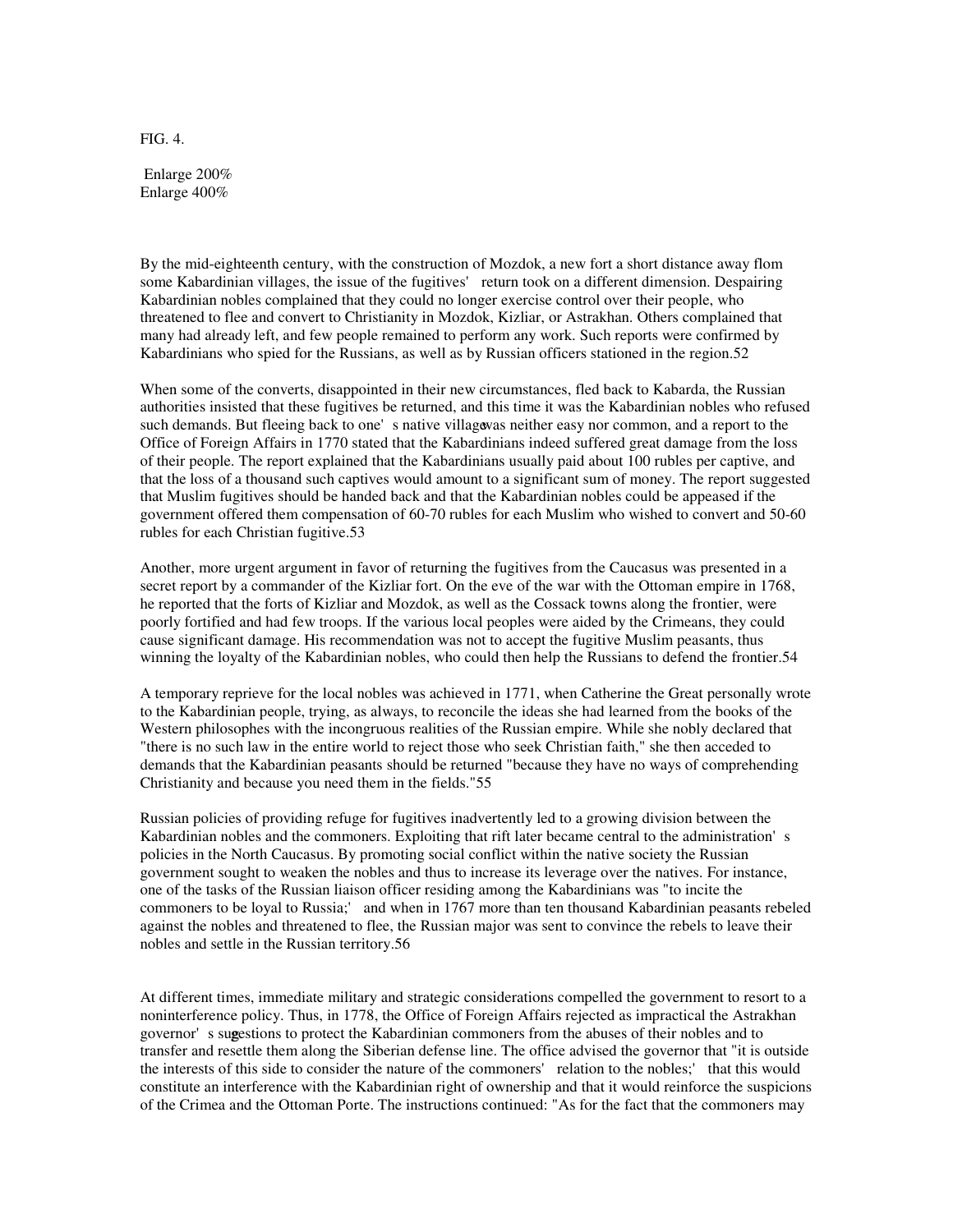rebel and kill their own nobles, that is even for the better; then there will be fewer Kabardinian nobles, and it will happen by the hands of their people, so that this side could not be blamed:'57

A few years later, when the Russian government was less concerned about the potential conflict with the Ottoman Porte and about keeping up the appearance of fair play, Prince G. A. Potemkin-Tavrichesk instructed the commander of the Russian troops in the Caucasus, General P. S. Potemkin, to reject any requests from the Kabardinian nobles for a return of their commoners, who fled to escape oppression. Leaving no doubt as to his views on the subject, he added, "I regard the separation of the commoners from the nobles as the best way to secure our frontier."58

By the 1780s, both the nobles and the commoners were compelled to appeal to the authorities to mediate their conflicts. In 1783, the Kabardinian nobles submitted a list of their grievances to the "Supreme Commander of the borderlands from the Dnepr River to the Volga," G. A. Potemkin. Most of the complaints were not new: the authorities did not keep their promises, favored Georgians and Armenians, seized their lands, and did not return their people. They asked to be allowed to graze their horses behind the Russian defense line. Then, in a simultaneous recognition of their own helplessness and the administration's influence, the nobles specifically requested that the Russians order a stop to feuding between the nobles and the commoners. The petition was signed by thirty-six nobles and thirty-eight uzdens, who offered loyalty if their conditions were fulfilled.

At the same time, the commoners dispatched deputies to deliver a petition of their own to the Russian authorities. The deputies explained that, though they were unfamiliar with the contents of the nobles' petition to the authorities, they feared that the nobles had been plotting against them. They requested protection from the abuses of their landlords, and they asked to be allowed to resettle and farm behind the Russian defense line "because we do not have enough farming land on this side." The petition was signed by thirty-two deputies, who promised on behalf of all the commoners to obey Russian orders without reservation.59

The Russian government could not continue to play off the nobles and the commoners against each other indefinitely. With the increasing Russian control of the region, the administration became directly involved in the natives' affairs and was eventually forced to take sides In the 1790s the government decided that it would be expedient to rely on the native nobility in governing the region, and the nobles were chosen to become members of the recently organized local and frontier courts. Of course, some concessions had to be made, and the nobles finally were allowed to cross the Russian defense line to graze their horses. Caution was not abandoned, however: the nobles were required to be unarmed and in possession of a special pass (bilet) issued by the Russian military commander in the Caucasus.60

The settlement of the frontier closely mirrored Russia's policies in the region. Initially, the fugitives from the Caucasus had been dispersed among the Russian forts and Cossack settlements along the frontier. But the proximity of their new residences to their old villages proved too dangerous, as war parties organized by local nobles frequently raided the frontier settlements to regain their fugitives. Relying on its experience with the Kalmyk converts, the government decreed in 1750 that the converts had to be moved further from the Russian borders and settled alongside the Russians, so that they could learn farming and perform military service. Shortly, some were dispatched to join the Don and Volga Cossacks, and others were sent to become state peasants in the Tambov province. The Don and Volga regions proved to be too close to prevent the converts from fleeing, and other, more remote locations in the Orenburg province and Siberia were suggested.61

In 1762, with the frontier further secured, the government decided that the converts should play an important role in settling the region. In its report to the Empress Catherine II, the Senate suggested that in order to strengthen the region of Kizliar a new fort should be built to settle the newly converted Ossetians and Kabardinians. Such a fort was to have a church and a priest who could make journeys to the mountains to evangelize the peoples of the Caucasus. Furthermore, Georgians, Armenians, and other Christian peoples (lit. nations, natsiia) could be invited to found silk and other industries, and all these peoples should be allowed to settle separately and build their own churches. Catholics too were settled in Mozdok and given a government loan for construction of their church. Only Muslims were not allowed to settle there.62 The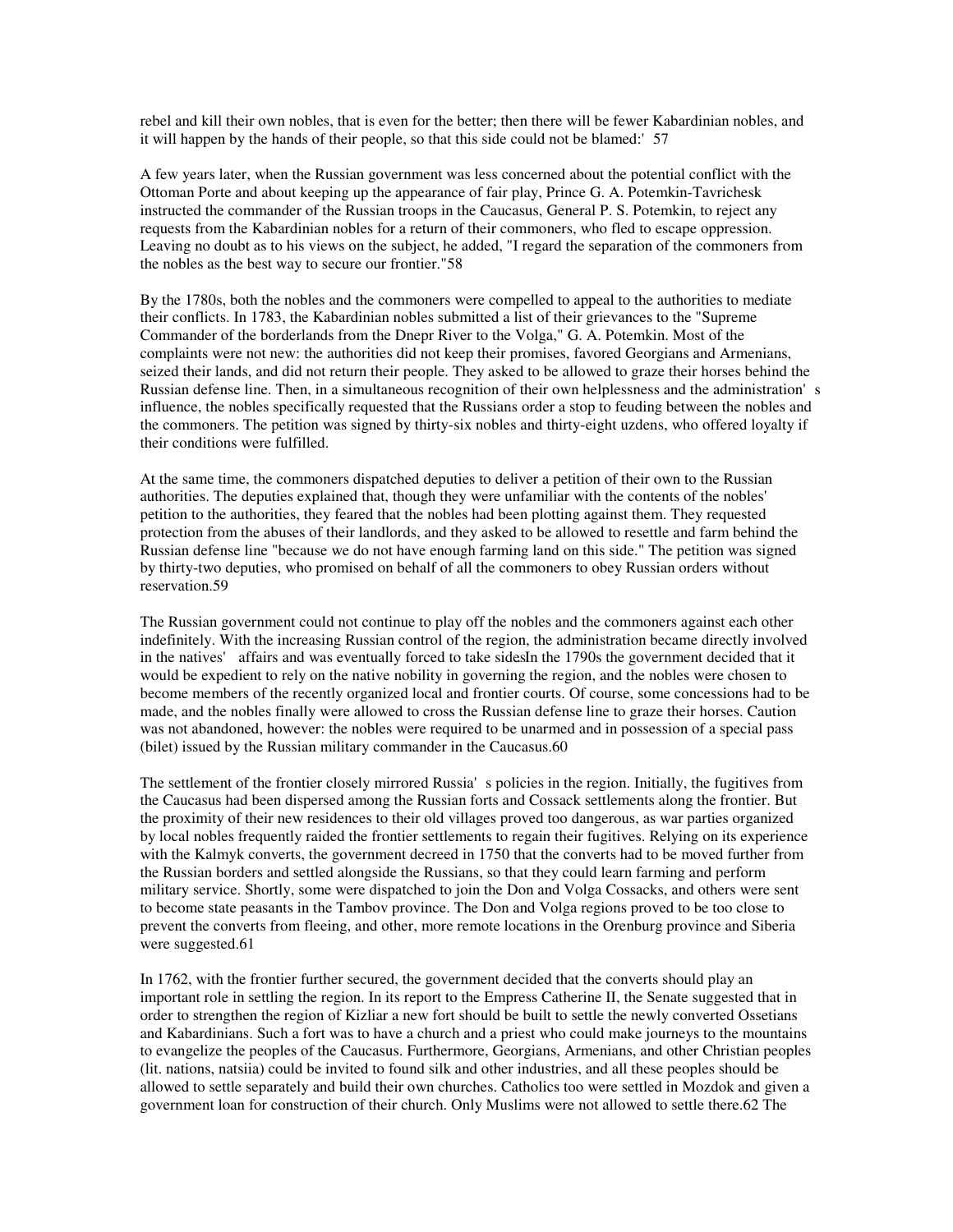imperial Russian frontier was conceived as a Christian one. Of course, reality was always different from the ideal, and a shortage of settlers and resources compelled the government not only to bring thousands of serfs and state peasants but also to encourage the settlement of the Muslim Tatars and Buddhist Kalmyks. 63

The growing presence of Russian towns and forts, settlers and soldiers was also rapidly changing the traditional landscape of the region. The physical and ecological changes could not be separated easily from the government's military and political objectives. In 1768, General Potapov ordered the demolition of the dam on one of the Terek tributaries. The water, which was used by the Kumyks for the irrigation of their fields, was now diverted to surround the fort of Kizliar to provide for its better defense.64 The construction of Mozdok in the early 1740s caused bitter complaints from the Kabardinians, who demanded that the fort be razed because "it is being built where we cut forest and graze our cattle. There is no need for this fort because there is no danger to us or Your Majesty."65 But the government had a different opinion; it maintained that the fort was being built on land that did not belong to the Kabardinians.

With the construction of the defense lines, the natives found themselves dependent on the benevolence of the local authorities who now controlled access to their traditional pasturelands, forest groves, fisheries, and, of course, the new markets. General P. S. Potemkin, condemning the exploitation and the harsh living conditions of the Kabardinian peasants, believed that the nobles' complaints about being constrained and oppressed by the Russian defense lines were a mere excuse: "What they consider oppression is the fact that our army is serving as an impediment to their inhumanity."66 One can only wonder whether the general held similar views on the plight of the Russian serfs.

The newly acquired lands did not remain vacant for long. Orders came to follow the example of the Novorossisk province and to distribute the lands behind the defense lines.67 Some recommended that lands along the Terek River should be used for farming, planting vineyards, and producing silk.68 Lands around Mozdok were distributed among the Cossacks, settlers from Russia, and the fugitives from the Caucasus.69 In time, the transformation of the newly acquired lands was complete; they were turned from pasturelands in common possession of the natives into farmlands in the individual possession of the Russians. What had been a perilous frontier was turned into an imperial borderland. Colonization of the Caucasus was underway.

# CONCLUDING REMARKS

In the two and a half centuries after the Muscovites first appeared in the North Caucasus around 1550, the region was slowly but inescapably altered. Vast steppes and plains, previously only sparsely populated by nomadic and seminomadic peoples, were now studded with numerous Russian forts, settlements, and towns, all connected into a single line of defense protecting the imperial borderlands. These Russ,ian forts and towns were populated by both Russian settlers from the interior of the empire and non-Russian immigrants from the Caucasus. Some came of their own will, while others were exiled to these remote outposts of the empire. Most of the residents of these frontier settlements belonged to the Cossacks or regular military, some were traders and artisans, and a few were peasants. Their occupations could not be easily separated from their ethnic origins: Russians and Ukrainians predominated in the military, Georgians and Armenians in trade and crafts, and recent converts could either be enlisted in the military (Kabardinians, Kumyks, Nogays, et al.) or settled to farm the land (the Ossetians). Former pastures and grazing grounds were being turned into farmland; subsistence crops were being replaced by cash crops, silk plantations, and vineyards; and plans for mining and construction of factories were being studied. The local merchants' journeys to the Russian towns of Kizliar and Astrakhan became far more frequent than travels to their traditional trading centers in the cities of Georgia and Azerbaijan. Disparate local vernaculars could still be heard, but Russian was inevitably replacing Turkish as the new lingua franca of the region.

In contrast to colonial North America, there was little "middle ground" in the North Caucasus before the Russian military conquests of the early nineteenth century.70 If the newcomers to the region found themselves under the spell of certain local influences (customs, types of clothing, and linguistic borrowings), the same could not be said for the native inhabitants. The natives, most of them Muslims, could not easily separate Islam from everyday life. In political, religious, social, and economic terms the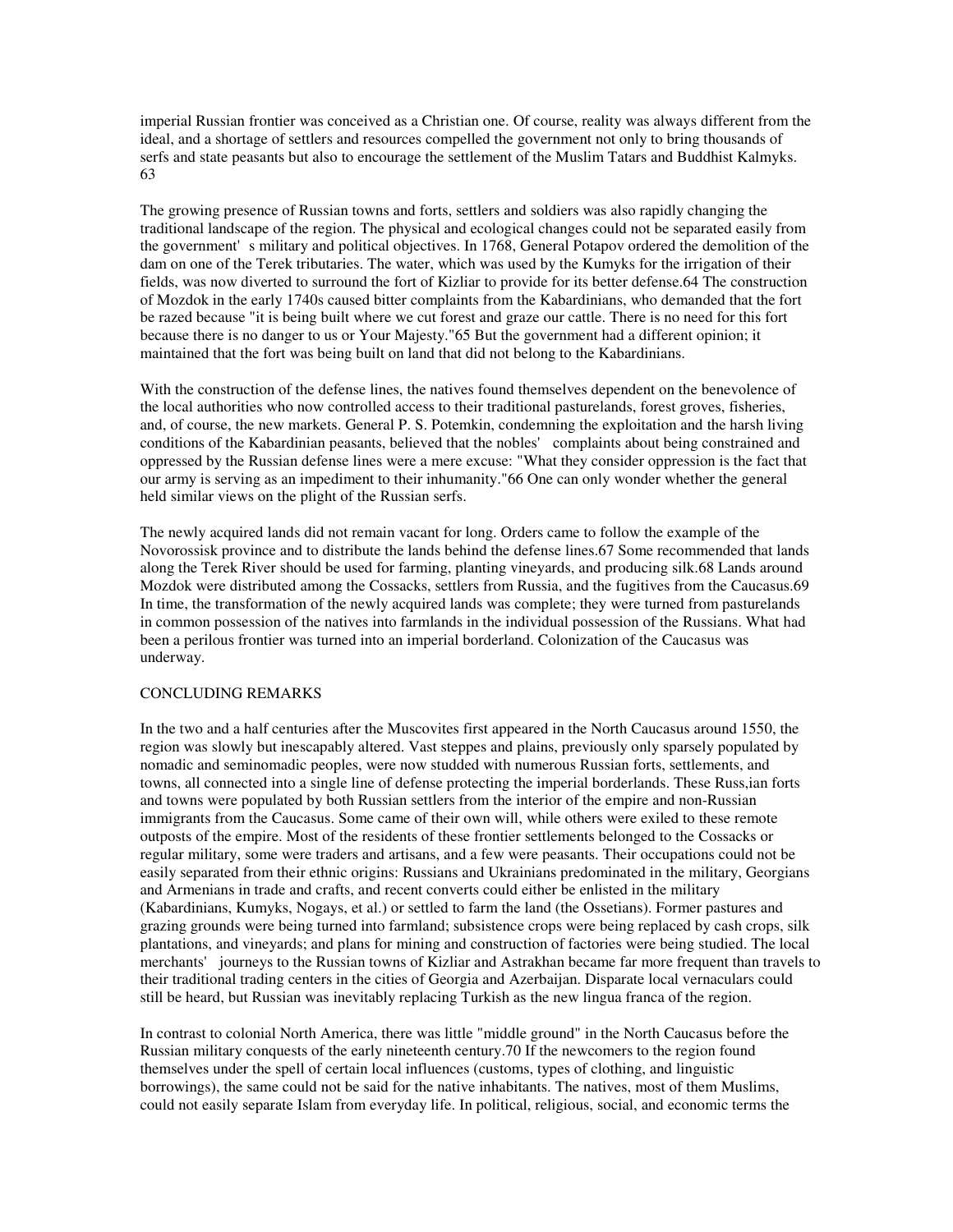boundaries between the newcomers and the natives were clearly marked. One could remain outside Russian control and within one's own native society, whose dependence on Russia wasmanifested in little more than pledging allegiance to the emperor; or one could become a subject of the crown by settling within Russian borders, joining the military or becoming a state peasant, and converting to Christianity. Such were the terms of inclusion, and there was little ground in between.

Moscow's presence in the region was marked from the very beginning by the single concern of securing the political loyalty of the natives. In Russian political language this could be achieved through the natives' pledges of allegiance to their new Russian sovereign. But the government's official rhetoric of self aggrandizement, which portrayed the natives as the subjects of Moscow and a ritual idiom of pledging allegiance to the tsar, were at sharp odds with the reality. In fact, the natives' loyalty could be assured only through both symbolic and tangible systems of payments and rewards. Such an approach was intended to benefit the local nobility and to secure their cooperation and loyalty, but it had only limited success. To meet the local nobles' expectations, the Russians had to provide them with annuities, pay them rewards, deliver presents that were interpreted as an important measure of respect, and offer military aid against their local rivals. And when the Ottomans or the Persians offered more attractive "package deals," the local nobles were always ready to switch their "allegiances." Often Moscow was able neither to deliver on its promises and the natives' expectations nor to match the offers from theOttoman and Persian governments. The loyalty of the natives remained elusive.

Russian expansion in the region was greatly facilitated by the unceasing rivalries and internecine wars among the local nobles. Many did not hesitate to invite the Russian military to build forts in their vicinity in order to promote their own interests. In time, however, these same nobles found their political freedom circumscribed, their lands taken away, and traditional justice denied. Some among the local nobles had no other choice than to continue their reluctant cooperation with the Russian authorities. Others, however, threw themselves with determination into an alliance with the Ottomans against the continuous Russian intrusion.

It was at this time that the government adopted a policy of driving a wedge between the nobles and the commoners, a socially conscious policy of "divide and rule" Rather than attempting to win over the nobles, the goal was to weaken them by depriving the nobles of their source of income and labor. The fact that this policy was relatively successful is apparent not only from several large revolts against the nobles but also from the numerous complaints by nobles asking the government to stop sowing discord between them and their people and to return fugitive commoners.

"The co-optation of the elites," a notion commonly used in colonial studies and considered to be at the core of Russian imperial policies, was only one part of the government strategy. No less significant was the cooptation of the commoners, as the authorities sought to induce native commoners to flee from their nobles and settle in Russia. That policy inevitably led to a growing social rift within the indigenous society. It thus appears that in the colonial context, the source of social conflict within the native society is often found in the outside agency-in this case, in the Russian government's deliberate policies. In the end, both policies, one of offering material incentives to the nobles and the other of co-opting the commoners, led to the same result-commoners and nobles alike grew more dependent on the Russian imperial authorities.

Strong incentives and generous rewards were offered to those who chose to cross the line of conflict and settle on the Russian side of the frontier. Some of them joined the military, others settled to farm the land, but all were expected to undergo a crucial rite of passage-conversion to Christianity. In the eyes of the government, such a conversion was more than a religious transformation. The government assumed that the converts would soon abandon their language and customs for the Russian ones. Conversion to Christianity was equated with assimilation; it was the only way for the natives eventually to become Russian.

Even though the government traditionally favored such an outcome, a policy of accepting and converting the natives meant antagonizing the local nobles and thus worked to subvert the very goal the government tried to achievepeace and security in the region. The alternative was to placate the nobles and to win their cooperation by discouraging and returning the fugitives. But for the local authorities such a prospect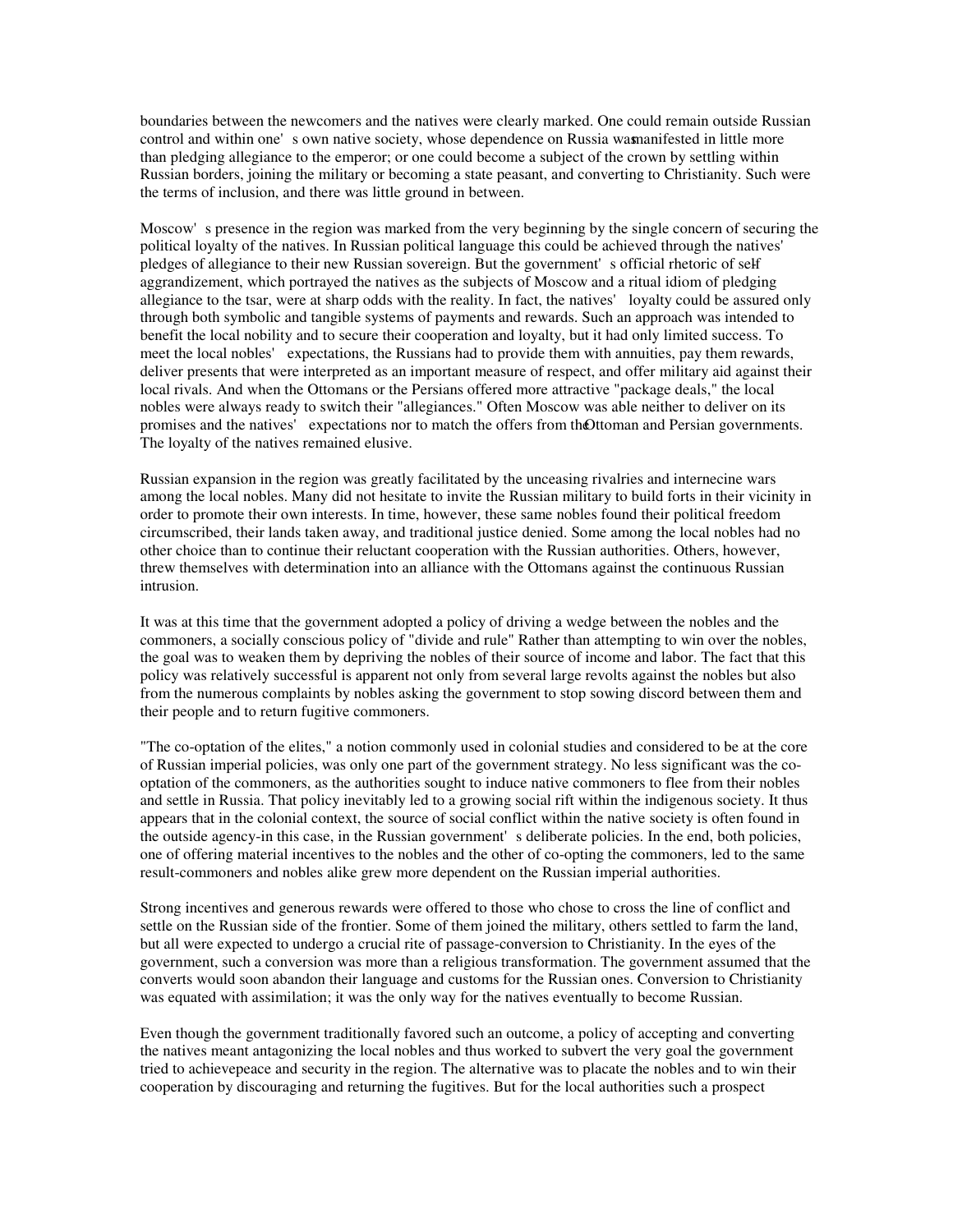entailed forgoing a pool of cheap labor and of new military recruits, and for the government in the capital it meant forsaking prospective converts to Christianity.

Such tension was inherent in Russian policies in the region and could not be resolved easily. Throughout the seventeenth century the government tried to balance the two approaches by ignoring the nobles' complaints while appeasing them with gifts. In the eighteenth century, when the number of fugitives surged, government officials continued to explain the issue away without doing anything to change the situation. With the increased presence of the Russian military and a less vulnerable Russian frontier, both the central government and the local authorities were even less prepared to compromise on the issue. Only when the same Russian officials had come to the inescapable conclusion that a policy of "divide, convert, and rule" was driving the local nobles further into the arms of the Ottoman empire did the government reconsider the issue, and only then did Catherine II, in her decree, accede to the local nobles' demands to have their people returned to them. Even then, the words and the actions of the regional Russian commanders did not always remain congruous with the Empress' s decree.

Despite the seemingly obvious conclusion that the stability of the frontier could have been better achieved through the co-optation of the nobles, the government preferred to resolve the issue in favor of accepting and converting the newcomers. The issue was a pertinent one throughout the period, but in the eighteenth century it was conceptualized and couched in terms of the Enlightenment. Russia, the government officials believed, was destined to bring the natives the light of Christianity and Civilization, two notions they considered to be inseparable. Christianity and Enlightenment were both a convenient explanation for the Russian policies in the Caucasus and a perfect justification for the region's colonization.

In the end, the North Caucasus was transformed into a religious frontier where Islam confronted Christianity. This contiguous, extended, and lasting frontier with the world of Islam was perhaps the most distinct feature of Russia's colonial experience, which set it apart from that of the European colonial powers before the nineteenth century. From the New World to South Africa, the Europeans encountered numerous polytheists who were easily pushed aside by the settlers. Only in parts of Asia, most notably in India, did the British confront a deeply entrenched and well-organized religion, Islam. But neither the British private entrepreneurs nor the government had any intention of settling India with British colonists.71 Russia, on the contrary, seemed to combine both features-to have an extensive frontier with Islam and to bring Christian settlers into predominantly Muslim areas, thus directly injecting a religious factor into the colonial conflict.

There was, of course, one other place where Christian Europe encountered the Islamic world along a contiguous religious frontier. But the dynamics of this frontier, which the Austro-Hungarian empire shared for centuries with the Ottomans, were distinctly different from the southern frontier of Russia. The Habsburgs, like the Spanish crown before them, were engaged in a sort of "reconquista," reconquering traditionally Christian lands from Muslim occupation. The Russians too-without any legitimacy, howeveroften used the same argument to justify their conquests in the Muslim lands.

In time, the North Caucasus, a longtime frontier region on the periphery of the Persian, Ottoman, and Russian empires, was to become a borderland of the latter. Unlike the Persians, who only occasionally sent expeditionary forces into the region to assert their short-lived supremacy, and unlike the Ottomans, whose sporadic military campaigns intended no more than ensuring a flow of taxes and slaves to Istanbul, the Russian government systematically colonized the region, stationing troops in the numerous forts, dispatching bureaucrats, merchants, and priests to the newly built towns, and encouraging the newcomers to settle and farm the land. Yet the government policy linking the process of the region's colonization with Christianity only pushed the natives further to embrace Islam. At the same time as the Russian government was winning the battle over the region's landscape, it was losing the battle over the region's people. The natives would learn to rally under the banners of Islam, which became both the means and the goal of resistance. The lines of future conflicts were clearly drawn.

## [Footnote]

\* My thanks to Ralph Austen, Seymore Becker, Elliott Gorn, Valerie Kivelson, Victor Lieberman, Ronald Suny, the anonymous reviewers of this journal, and the participants of the seminars at the Kennan Institute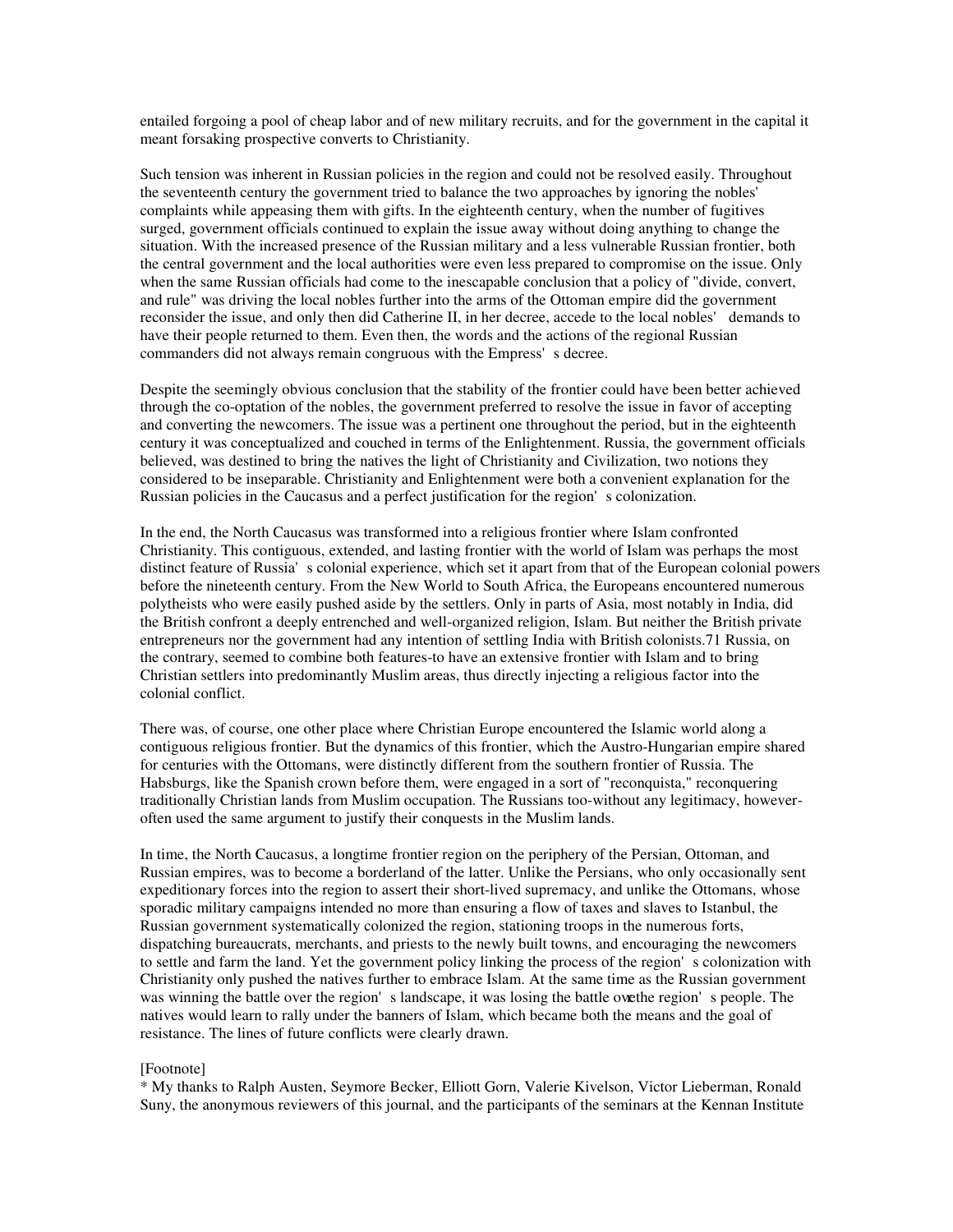of the Woodrow Wilson Center in Washington, D.C., and the Davies Center for Eurasian Studies at Harvard University for their helpful questions and comments.

1Among the most influential articles on the subject are Marc Raeff, "Patterns of Russian Imperial Policy toward the Nationalities," in Soviet Nationality Problems, ed. Edward Allworth (New York, 1971), pp. 22- 42, and a particularly insightful essay by S. Frederick Starr, "Tsarist Government: The Imperial Dimension," in Soviet Nationality Policies and Practices, ed. Jeremy R. Azrael (New York, 1978), pp. 3- 38. More recent works are by Andreas Kappeler, ed., Russland als Vielvolkerreich. Entstehung, Geschichte, Zerfall (Munchen, 1992); and Daniel R. Brower and Edward J. Lazzerini, eds., Russia's Orient: Imperial Borderlands and Peoples, 1700-1917 (Bloomington, Ind., 1997).

#### [Footnote]

2 This preliminary conclusion is based on my own manuscript, "From Frontier to Empire: A History of Russia's Southern Frontier, 1480 780s."

3 Kabardino-russkie otnosheniia v 16-18 vv. Dokumenty i materialy, 2 vols. (Moscow, 1957), 1:5-13. Local rulers and chiefs frequently asked to have a fort built for their protection.

4 Bernard Cohen contrasts the British experience in North America and India, Colonialism and Its Forms of Knowledge: The British in India (Princeton, N.J., 1996), p. 57.

#### [Footnote]

5 For a detailed account of the political history of the North Caucasus in the sixteenth and seventeenth centuries, see E. N. Kusheva, "Politika russkogo gosudarstva na Sev

## [Footnote]

ernom Kavkaze v 1552-1572 gg.," Istoricheskie zapiski 34 (1950): 236-87, and Narody Severnogo Kavkaza ikh sviazi s Rossiei, vtoroia polovina 16v.-30-e gody 17 veka (Moscow, 1963); and N. A. Smirnov, Politika Ross na Kavkaze v 16-19 vekakh (Moscow, 1958). Some highly tendentious local histories appeared throughout the 1950s and 1960s, when Soviet historiography was given the tasks both of producing separate histories of the peoples of the USSR and of justifying their historical connections to Russia; see, for instance, Istoriia Kabardy (Moscow,1957); Istoriia Dagestana (Moscow,1967); and Ocherki istorii Karachaevo-Cherkess (Stavropol', 1967), vol. 1. The most recent Istoriia narodov Severnogo Kavkaza s drevneishikh vemen do kontsa 18 v. (Moscow, 1988) is far better than the preceding products of Soviet historiography, but it stops short in its attempt to shake off the ideological baggage of the past. In contrast to the historians, the Soviet ethnographers produced far more interesting and sophisticated studies of the region; see M. O. Kosven, Etnografa i istoriia Kavkaza (Moscow, 1961); V. K. Gardanov, ObshcheshXennyi stroi advgskikh narodov (Moscow, 1967); and N. G. Volkova, Etnichesk sostav Severnogo Kavkaza v 18-nachale 20 veka (Moscow, 1974). Several historical monographs in Turkish are not very different from their Russian counterparts in their equally biased presentation of the region's history from an anti-Russian and proTurkish point of view; see M. Fahrettin Kirzioglu, Osmanlilarin Kafkaselleri'ni fethi (14541590) (Ankara, 1976), and Cemal Gokce, Kajkasya ve Osmanli Imperatorlugu'nun Kafkasya siyaseti (Istanbul,1979). In western historiography, the history of the North Caucasus before the nineteenth century remains virtually unknown. Two recent exceptions are Ch. Lemercier-Quelquejay, "La structure sociale, politique et religieuse du Caucase du nord au 16 siecle," Cahiers du Monde Russe et Sovietique 25, nos. 2-3 (1984): 125-48; for the English version of the same article, see Lemercier-Quelquej ay's "Cooptation of the Elites of Kabarda and Daghestan in the Sixteenth Century," in The North Caucasus Barrier, ed. Marie Bennigsen Broxup (London,1992), pp.18-44; and Thomas M. Barrett, "Lines of Uncertainty: The Frontiers of the North Caucasus." Slavic Review 54, no. 3 (1995): 578-601.

#### [Footnote]

6 There is a substantial literature on colonialism as a cultural enterprise. See among others Nicholas Dirks, ed., Colonialism and Culture (Ann Arbor, Mich., 1992); Patricia Seed, "Colonial and Postcolonial Discourse," in Latin American Research Review 26, no. 3 (1991): 181-200; Jean Comaroff and John Comaroff, Of Revelation and Revolution: Christianity, Colonialism and Consciousness in South Africa (Chicago, 1991), vol. 1; Yuri Slezkine, Arctic Mirrors: Russia and the Small Peoples of the North (Ithaca, N.Y., 1994), and "Naturalists versus Nations: Eighteenth Century Russian Scholars Confront Ethnic Diversity," in Brower and Lazzerini, eds., pp. 27-57 (n. 1 above); Michael Khodarkovsky, "`Ignoble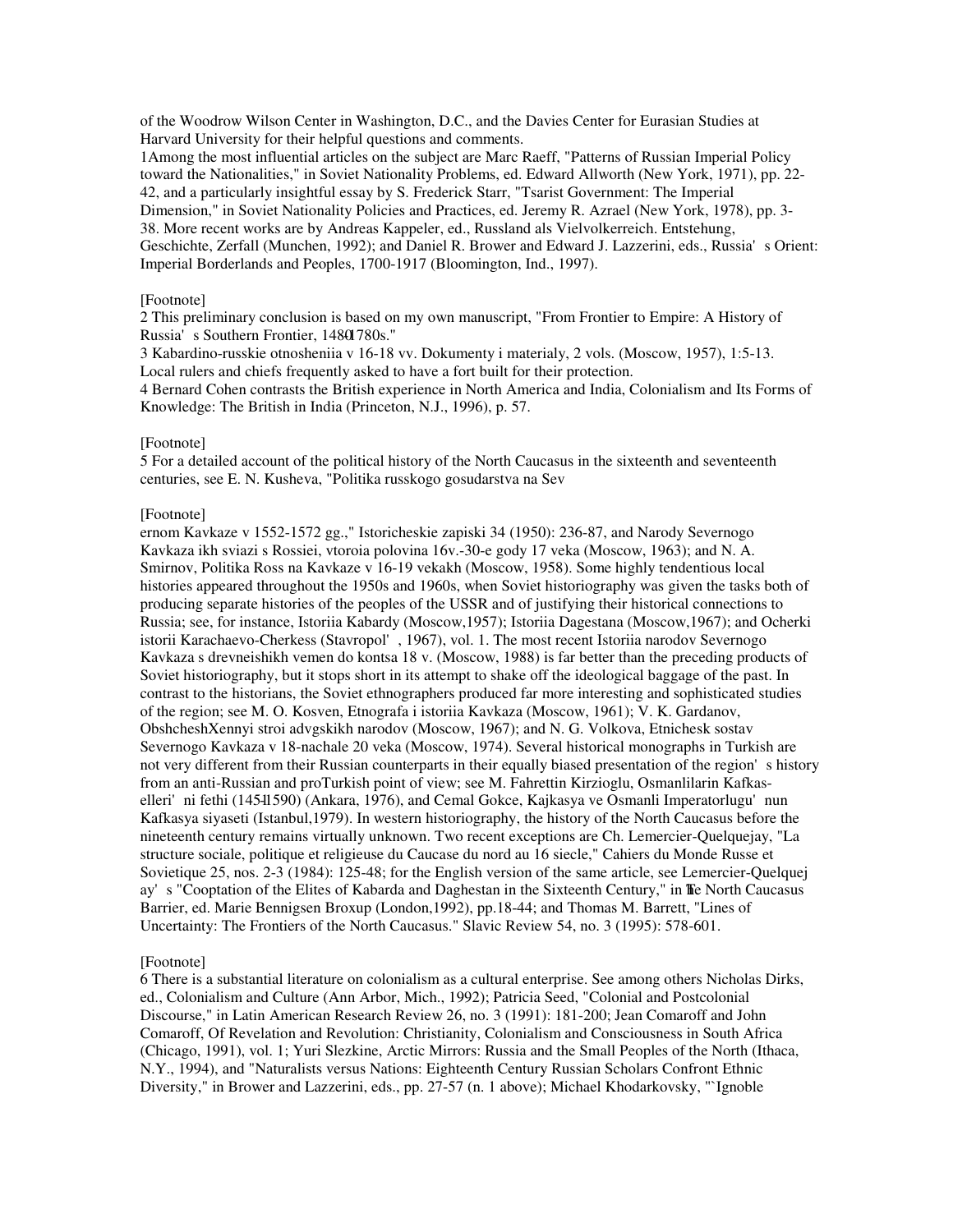Savages and Unfaithful Subjects': Constructing NotChristian Identities in Early Modern Russia," in Brower and Lazzerini, eds., pp. 9-26.

7Kabardino-russkie otnosheniia, 2:364, no. 256 (see n. 3).

# [Footnote]

8V. K. Karganov, Obshchestvennyi stroi Adygskikh narodov (Moscow, 1967), pp. 180-81. Incidentally, the term uzden is found in Codex Cumanicus as early as the fourteenth century (Max Vasmer, Russisches Etymologisches Worterbuch, 3 vols. [Heidelberg, 1958], 3:177). The original social terms were either turkified or russified in contemporary Russian translations and often were rendered incorrectly (G. M.-P. Orazaev, "Tiurkoiazychnye dokumenty iz arkhiva Kizliarskogo komendanta-istochnik po sotsial'n-o ekonomicheskoi istorii narodov Severnogo Kavkaza," Istochnikovedenie i tekstologa Blizhenego i Srednego Vostoka [Moscow, 1984], p. 182).

# [Footnote]

9 Kabardino-russkie otnosheniia, 2:364, no. 256. The first report in Russian of the various Chechen clans was made in 1587, when Russian envoys on the way to Georgia passed through the highlands and mentioned the Michkiz, Indili, and Shubut clans (Snoshena Ross s Kavkazom. Materialy izvlechennye iz Moskovskogo Ministersh,a Inostrannykh del, 1578-1613, comp. S. ]. Belokurov [Moscow, 1889], no. 4, p. 33). The word Chechen as an ethnonym is first encountered in 1708 (Polnoe sobranie zakonov Rossiiskoi imperii. Sobranie pervoe [hereafter cited as PS), 45 vols. [St. Petersburg, 1830], 4:421) and is found on a Russian map of 1719 (Kabardino-russkie otnosheniia, 1:289). Also see U. Iaudaev, "Chechenskoeplemia," Sbornik sveden o kavkazskikh gortsakh, no. 6 (1872), p. 3.

Russko-dagestanskie otnosheniia 17-pervoi poloviny IS vv. Dokumenn, i materialy (Makhachkala, 1958), no. 37, p. 191; no. 97, p. 226. " Snoshena Ross s Kivkazom, no. 10, p. 77. In 1719, the Office of Foreign Affairs replied to a complaint from the governor of Astrakhan, Artem Volynsk, that it had no translators to send to Astrakhan and the governor should use whomever he could find. See Rossiiskii Gosudarshxennyi Arkhiv Drevnikh Aktov (hereafter cited as RGADA), Kabardin.skie, cherkasskie i drugie dela, fond 115, 1719g, no. 3, ll. 4 ob., 10.

# [Footnote]

12 Snoshena Ross s Kavkazom, no. 19, pp. 297-99. ' 3 Kabardina usskie otnosheniia 1:264, no. 165.

# [Footnote]

4 Snoshena Ross s Kavkazom, no. 10, p. 79; no. 12, p. 112. 15 For more on the issue, see Michael Khodarkovsky, "From Frontier to Empire: The Concept of the Frontier in Russia, 16th-18th Centuries," Russian History 19 (1992): 115-28.

16 Snoshena Ross s Kavkazom, no. 4, pp. 40-41.

# [Footnote]

" Ibid., no. 11, pp. 142-43, no. 19, pp. 305. Cf. other cases when the Kabardinian "hostages" were supposed to reside in Terk with their own people no longer than several years and were expected to join Russian military campaigns in return for generous rewards and payments (ibid., no. 5, pp. 43-53). 18 Russko-dagestanskie otnosheniia 17-pervoi poloviny IS vv., no. 96, p. 224. 19 Ingush, Nazrans, Karabulaks, and Tagaur Ossetians paid one of the Kabardinian nobles one silver ruble annually from each household. The noble who received the tribute was obliged to protect these households, and for this purpose he sent them one guard for whom they provided fully. Digor people, who lived in the plains and in the mountains, paid one sheep per household, and they also received one guard for their protection. Balkars did not pay any tribute, but they paid the same penalties as the Kabardinians if they stole Kabardinian horses. Chechens and Uruspiev Ossetians belonged to the Atazhukin clan, and no one could interfere in their affairs. The noble of this clan could impose on them tribute as he pleased, and they could not refuse to pay it. Khulams and BezengiOssetians took turns paying one sheep per household annually. Karachai-Ossetians were Kabardinian subjects from the old days and were not divided between the individual nobles. All of them paid three hundred sheep annually to the eldest noble, and each household also submitted a measure of wheat and a large jar of cow's butter. The nobles could send to the Karachai and demand whatever they wanted. If someone resisted they could place the household under arrest by putting a stone in the doorway, and no one could cross the threshold until the noble removed it; if they crossed, they had to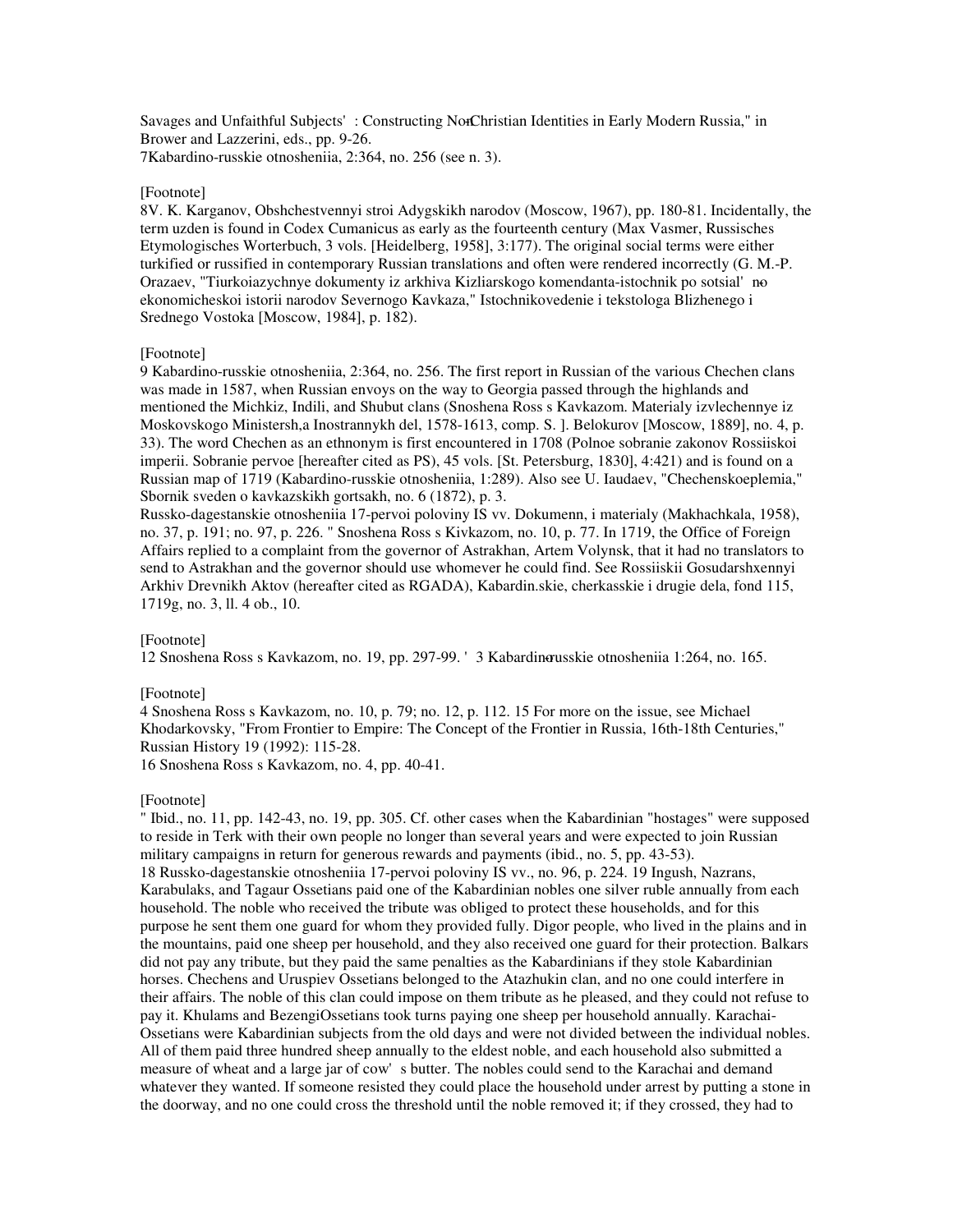pay a penalty. Six clans of the Abazins were divided between three Kabardinian noble clans and paid tribute and fines similar to the Ingush and others (Sh. B. Nogmov, Istoriia Adygeiskogo naroda [Nal'chik, 1958], art. 26, no. 27, p. 187; also see Kabardino-russkie otnosheniia, 2:141, no. lII).

### [Footnote]

20 Russko-dagestanskie otnosheniia 17-pervoi poloviny 18 vu, no. 96, p. 225. 2 Akty sobrannye Kavkazskoiu Arkheograficheskoiu komissieiu, vols. 1-12 (Tiflis, 1866-83), 1:91. For more on the notion of kunak, see V. K. Gardanov, Obshchestvennyi stroi adygskikh narodov, pp. 289-326 (n. 5 above). 22 Of course, the same e vent looked somewhat different when the Russian envoys described it to the Georgian king a year later. In the envoys' version, the Konstantinople patriarch Jeremiah arrived in Moscow with a specific mission to announce that he and three other patriarchs from Alexandria, Jerusalem, and Antioch agreed to implore the tsar to appoint his own pope in Russia, who would replace the pope in the heretical Latin Rome, and to pray that God help the tsar in liberating the Christians and conquering the Muslims. Consistent with Moscow's selfmage of unmatched supremacy and the necessity of an unlimited exaltation of the tsar, the latter could only act benevolently upon others' humble petitions. Like the natives of the Caucasus, whose status had to be de

### [Footnote]

scribed only in terms of a subject's service to the sovereign, the Orthodox patriarchs could only be expected to beseech the supreme ruler, the Russian tsar. The rhetoric and the reality did not match, but while the church records outside of official Russia preserved the real turn of events, the story of the natives, who kept no written records, was drowned in the official Muscovite rhetoric (Snosheniia Ross s Kavkazom, no. 12, p. 208).

23 Snoshena Ross s Kavkazom, no. 6, pp. 53-62. A similar appeal was issued by the Armenian bishop Martin asking for protection of the Armenians in Derbent, who claimed to have been forced to convert to Islam (T.sentral 'nyi go.sudarstlennyi voennoistoricheskii arkhiv (hereafter cited a VIA) E VUA, no.18472,1.3). Both Georgians and Armenians continued to look to Russia for protection; see Ronald Grigor Suny, The Making of the Georgian Nation (Bloomington, Ind., 1988), pp. 56-59, as well as Looking toward Ararat: Armenia in Modern History (Bloomington, Ind.,1993), pp. 31-36.

24 Snosheniia Ross s Kavkazom, no. 12, p. 203. More than a hundred years later in 1696, after the Russian conquest of Azov, the most significant Ottoman fortress in the region, the shamkhal issued an appeal to the sultan. He asked for Ottoman troops, cannons, and munitions in order to dislodge the Russians from their newly built fort at Tatartrp on the Terek River in Kabarda. The sultan dispatched a force, but it was far smaller than requested. Unable to reach Kabarda, this force was then stationed at the recently built Ottoman fort of Achu in the estuary of the Kuban River (Silahtar Mehmet Aga Findiklili,

#### [Footnote]

Nusretname, ed. Ismet Parmaksizoglu, 2 vols. [Istanbul, 1962-66], 1:323-24). In the 1750s, unable to count on the sultan, the shamkhal appealed for protection to both the Persians and the Russians at the same time (P. G. Butkov, Materialy dia novoi istorii Kavkaza, s 1722po 1803 god [St. Petersburg,1869],1:254). In the 1770s and 1780s, facing the Russo-Georgian alliance, the rulers of Daghestan and Azerbaijan again appealed to Istanbul for help (BashE,akanlikArshivi, Istanbul, Hatti Humayun Tasnifi, nos. 73, 94; Osmanli Devleti ile Azerbaycan Turk HanliklariArasindaki Minasabetlere dair Arshiv Belgeleri, vol. 1 [1578-1914], [Ankara,1992], pp. 62-93).

25 Kabardino-russkie otnosheniia, 1:14-15, no. 6; 1:23-25, no. 12; Snoshena Ross s Kavkazom, no. 33, p. 572.

26 Russko-dagestanskie otnosheniia 17-pervoi poloviny 18 vv., no. 79, p.174. 27 Snoshena Ross s tavkazom, no. 4, pp. 26-27, 37. In 1775, a Russian official in Astrakhan suggested that, under the pretext of faith and reconstruction of the destroyed churches, the Russian government should begin settling the town of Tatartip, a strategic

#### [Footnote]

place close to Georgia, which would allow better control of Kabarda (Kabardino-russkie otnosheniia, 2:314, no. 220).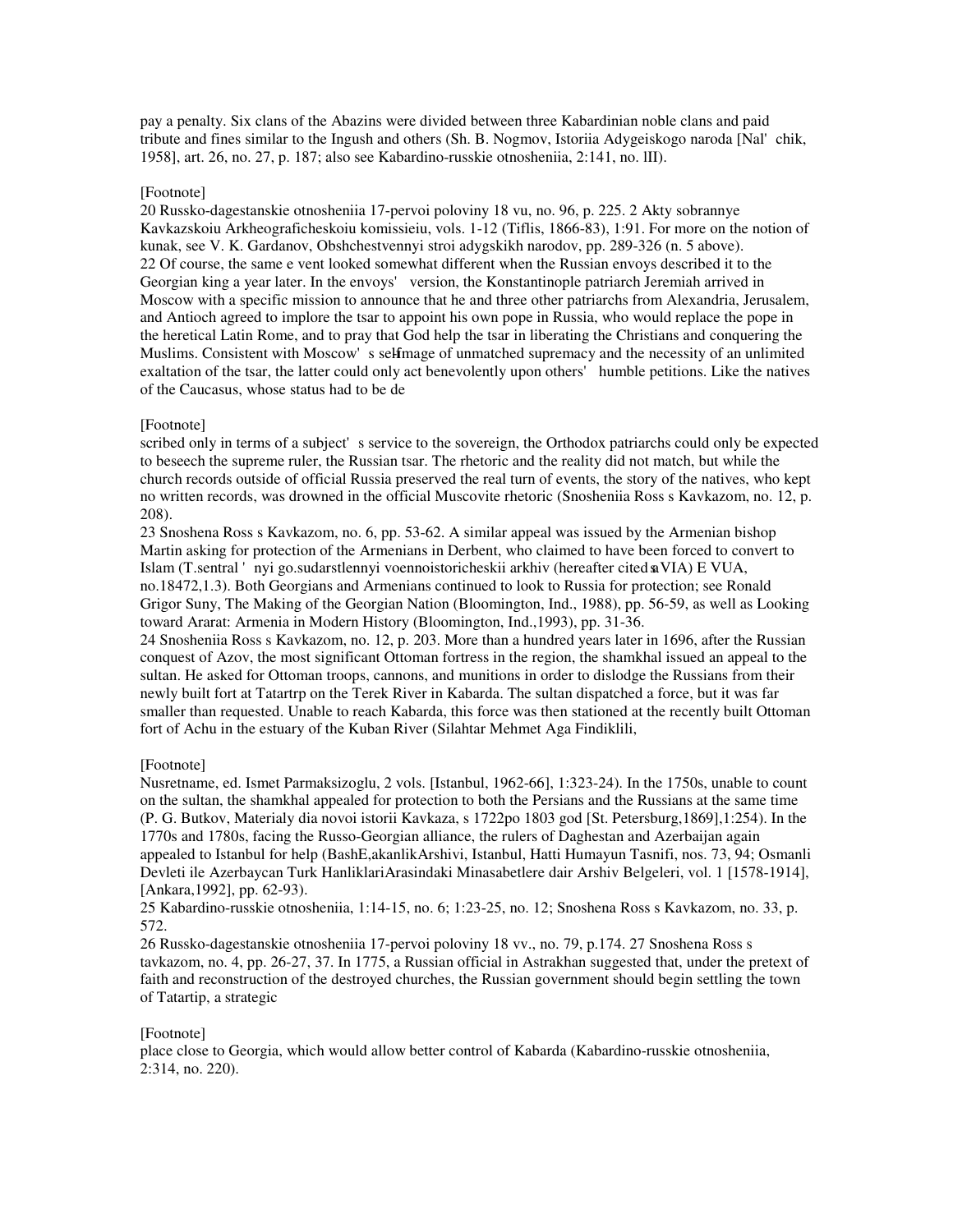28 Russko-dagestanskie otnosheniia 17-pervoi poloviny 18 vv., no. 131, pp. 261-62. 29 RGADA Senat E 248, op. 113, d. 1257,1. 14 ob. 30 VIA ES2, op. 1, d. 350, pt. 4; d. 72, pt. 1,1.1. II Ibid., d. 72, pt. 1,1. 197, 203 ob.

## [Footnote]

32 Kabardino-russkie otnosheniia, 2:161, no. 119.

33 Findiklili, Nusretname, 2:247. Despite this victory, the Kabardinians were forced to resume the payments of slave tribute shortly thereafter. In 1755, they again refused to provide slaves to the Crimea (Tsentral'nyi derzhavnyi istorychnyi arkhiv Ukrainy v misti Kvi, E 59, op. 1, d. 2,668,1. 6). 34 Snoshena Ross s Kavkazom, no. 20, p. 305. 33 Kabardino-russkie otnosheniia, 2:360, 362, no. 256.

## [Footnote]

36 Polnoe sobranie postanovlen i rasposiazhen po vedomstvu pravoslavnogo ispovedana Rossiiskoi imperii, vol. 2 (1744-45): 123-28, no. 651; 310-13, no. 805.

37 Kabardino-russkie otnosheniia, 2:147-48, no. 116; 2:318, no. 221. Moscow's earliest and even more nonsensical claim to the North Caucasus is found in the 1554 instructions to the Muscovite envoys departing for Poland. When asked why Moscow claimed the Circassians as its subjects, they were to reply that the Circassians were fugitives from Riazan, and therefore Moscow's old subjects (S. M. Solov'ev, Istoriia Ross s drevneishikh vremen [Moscow, 19601, 3:515). In 1594 Tsar Fedor wrote to the Ottoman sultan and explained that the new Russian forts in the Caucasus had been built because "from eternity the Kabardinian princes, the Circassian princes of the Highlands, and the shamkhal were our subjects in the Riazan region and then they fled from Riazan and settled in the mountains; then the Circassians and the Kabardinians petitioned our father, the tsar Ivan, to submit to him, and became his subjects" (Kabardinorusskie otnosheniia, 1:71, no. 43).

38 B. E Pfaf, "Materialy po istorii osetin;' Sbornik sveden o kavkazskikh gortsakh (1871),5:95.

### [Footnote]

39 For more on the Nakslibandi order, which originated in the region of Bukhara in Central Asia in the fourteenth century and became one of the most influential orders of the Sufi Islam, see "Nakshbandiyya" in The Encyclopaedia of Islam, new ed., ed. C. E. Bosworth et al. (Leiden, 1992), 7:933-39. On the Mansur uprising, see A. Bennigsen, "Un mouvement populaire au Caucase au XVIII siecle. La `Guerre Sainte' du sheikh Mansur (1785-1791), page mal connue et controversee des relations russo-turques," in Cahiers du Monde Russe et Sovietique 5, no. 2 (1964): 159-205. 40 Kabardino-russkie otnosheniia, 2:329, no. 227.

#### [Footnote]

4' Ibid., 2:324, no. 225, no. 256, pp. 35-963. In 1768 the Kabardinian nobles complained that the Kizliar commander Major-General N. A. Potapov did not come to meet with them in Mozdok and wrote to them that "it is below his dignity to speak to such people as we are" (ibid., nos.199-200, pp. 276-77). 42 VIA F.52, op. 1, d. 264,1.32; d. 286, pt. 3,11.2, et al. 43 Cf. a discussion of the issue in Slezkine, Arctic Mirrors, pp. 74-75, 387-90 (n. 7 above).

4 Kabardino-russA-ie otnosheniia, 2:295,297, no. 212, 2:330, no. 227. 45 Ibid., 2:282-84, no. 202.

#### [Footnote]

46 Ibid., 2:312, 316, no. 220. Conversion of the Indians in late eighteenth-century North America was also presented in terms of "taming the wild." See Richard White, The Middle Ground: Indians, L;mpires and Republics in the Great Lakes Region, 1650-1815 (Cambridge, 1991), p. 506.

4 Kabardino-russkie otnosheniia, 2:313-15, no. 220. For a brief description of the military settlements, see John P. LeDonne, Ruling Russia: Politics and Absolutism in the Age of Absolutism, 1762-1796 (Princeton, N.J., 1984), pp. 294-97.

#### [Footnote]

48 White, The Middle Ground, pp. 470, 473-74.

49 M. K. Liubavsk, Obzor istorii russkoi kolonizats s drevneishikh vremen i do dvadtsatogo veka, ed. A. Ia. Degtiarev (Moscow, 1996), pp. 392-427. This publication is based on the author's manuscript completed in the 1930s.